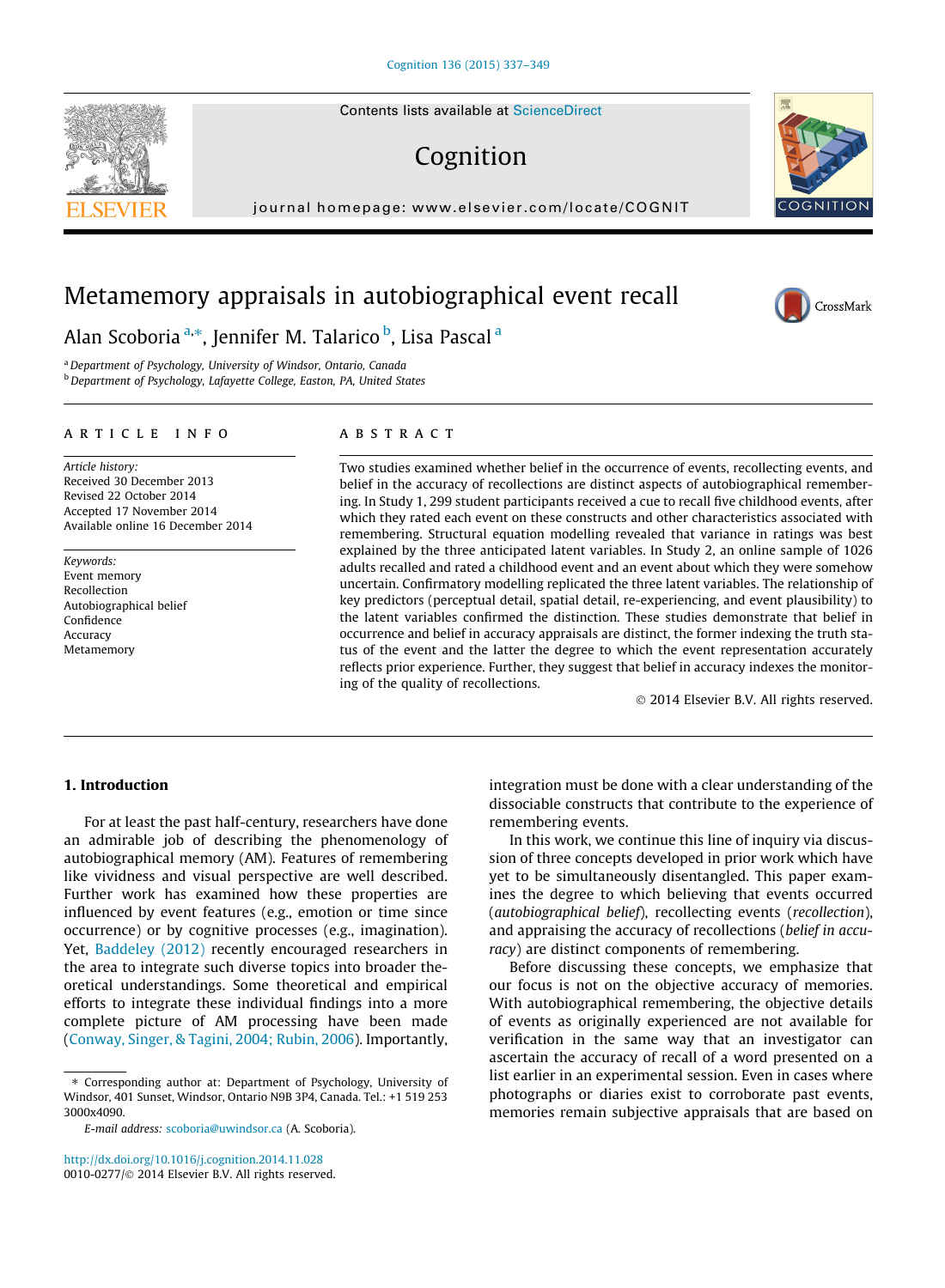the information available at the time of remembering. When external evidence challenges a memory, an individual may choose to doubt the evidence as readily as changing his or her belief in the accuracy of the memory.

The availability of 'objective' information is only part of the problem of assessing accuracy in autobiographical memory. Real-world events include a staggering amount of multimodal information experienced over relatively lengthy time spans. To expect complete and accurate retrieval of all of this information seems an unreasonable standard for accuracy. Even if one were theoretically able to remember all of the details of a prior event, how this information is reported becomes a problem. There are systematic influences of linguistic and narrative conventions on free recall, and there are limitations of expression for perceptual and emotional experiences. Characteristics of the retrieval environment influence the type and amount of information that is reported, such that reports about the same event made in different contexts can vary substantially and yet be similarly accurate [\(Blank, 2009;](#page-10-0) [Drivdahl & Hyman, 2014\)](#page-10-0). Therefore, although perhaps odd from the perspective of traditional memory investigators, the study of autobiographical remembering can be advanced with little reference to objective accuracy.

Our work builds on the tradition that views remembering as to some degree reconstructive in nature, and that labelling mental representations as 'memories' or otherwise reflects metacognitive attributions based on mental experience at the time of remembering [\(Johnson](#page-11-0) [& Raye, 1981; Neisser, 1967; Rubin, 2005](#page-11-0)). A number of approaches share the proposition that multiple metacognitive appraisals contribute to remembering ([Mazzoni &](#page-11-0) [Kirsch, 2002; Rubin, 2006; Scoboria et al., 2014\)](#page-11-0). In one of the more comprehensive efforts, [Brewer \(1996\)](#page-10-0) defined autobiographical memories as possessing the distinct components of vivid imagery, belief that the resulting mental representation represents the past faithfully, and belief that the represented events genuinely occurred.

#### 1.1. Recollection

Reminiscence includes conscious awareness of remembering, re-experiencing of perceptual details of the event, recognizing the spatial and temporal characteristics of the event, and novel appraisal of the event as it influences current emotion. This cumulative recollective experience results in a subjective feeling of re-experiencing the past that differentiates remembering from imagining [\(Tulving,](#page-11-0) [1985](#page-11-0)). A large body of work illustrates that recollective experience (variously named episodic memory; believed memory; recollective memory) makes key contributions to remembering when present ([Tulving, 1983](#page-11-0); Johnson, Hashtroudi & Lindsay, 1996; [Cabeza & Moscovitch, 2013;](#page-10-0) [Yonelinas, 2002](#page-10-0)).

There is a clear distinction between the mental simulation and the recollection of events ([Addis, Pan, Vu, Laiser, &](#page-10-0) [Schacter, 2009](#page-10-0)). As discussed in the work on source monitoring ([Johnson, Hastroudi, & Lindsay, 1993](#page-11-0)), it is possible to differentiate subjective experiences of remembering from imagining, without defining remembering as being objectively related to past events and imagining as being independent of objective reality. Therefore, an individual may recollect an event that did not in fact occur and yet still identify that experience as distinct from fantasizing about an event that is known not to have occurred. Recollection can thus be viewed as the presence of an episodic mental simulation accompanied by a sense of re-experiencing.

#### 1.2. Autobiographical belief

Autobiographical belief (also belief in occurrence), is the belief that an event occurred to the self in the past. While memories have long been recognized as including a sense of genuineness (e.g., [James, 1890; Lampinen & Odegard,](#page-11-0) [2006; Pillemer, 1998; Rubin, 2012; Tulving, 1983](#page-11-0)), less attention has been directed to the degree that recollection and autobiographical belief are dissociable. A growing body of evidence supports such a distinction [\(Mazzoni &](#page-11-0) [Kirsch, 2002; Mazzoni, Scoboria, & Harvey, 2010;](#page-11-0) [Scoboria, Mazzoni, Kirsch, & Reyea, 2004\)](#page-11-0). Suggesting false events frequently results in reports that events occurred without accompanying recollection ([Bernstein, Pernat, &](#page-10-0) [Loftus, 2011; Hart & Schooler, 2006; Scoboria, Lynn,](#page-10-0) [Hessen & Fisico, 2007\)](#page-10-0). Studies of nonbelieved memories show the converse case, in which the strength of recollection exceeds that of autobiographical belief ([Clark, Nash,](#page-10-0) [Fincham, & Mazzoni, 2012; Mazzoni, Nash, & Clark, 2014;](#page-10-0) [Otgaar, Scoboria, & Smeets, 2013; Scoboria & Talarico,](#page-10-0) [2013](#page-10-0)).

[Scoboria et al. \(2014](#page-11-0); see also [Scoboria & Talarico, 2013,](#page-11-0) Study 3) demonstrated that recollection and autobiographical belief form distinct latent constructs, that each is predicted by different variables, and that their correspondence varies depending on the type of event under study. Autobiographical belief judgments are influenced by a wider variety of processes and sources of information. These include the presence of recollection, the plausibility of events, and social feedback about events, to select just three of the more prominent influences [\(Scoboria,](#page-11-0) [Boucher, & Mazzoni, in press; Wade, Nash, & Garry,](#page-11-0) [2014](#page-11-0)). Such observations have led to the proposition that autobiographical belief is the summative appraisal of all evidence available at the time that an event is remembered (Scoboria et al.,  $2014$ ).<sup>1</sup>

#### 1.3. Belief in accuracy

The distinction between autobiographical belief and belief in the accuracy of a recollected mental simulation is the difference between asking ''Did this event occur?'' and ''Am I remembering this event in the way that it occurred?'' When an event is recollected, the details of that recollection become subject to evaluation. The default assumption is that one would believe the contents of a recollection. However, most individuals are open to re-evaluating their memory from time to time if confronted with skepticism, contradictory evidence, or a need

<sup>&</sup>lt;sup>1</sup> See [Scoboria and Talarico \(2013\)](#page-11-0) for discussion of the relationship between autobiographical belief and the remember/know distinction.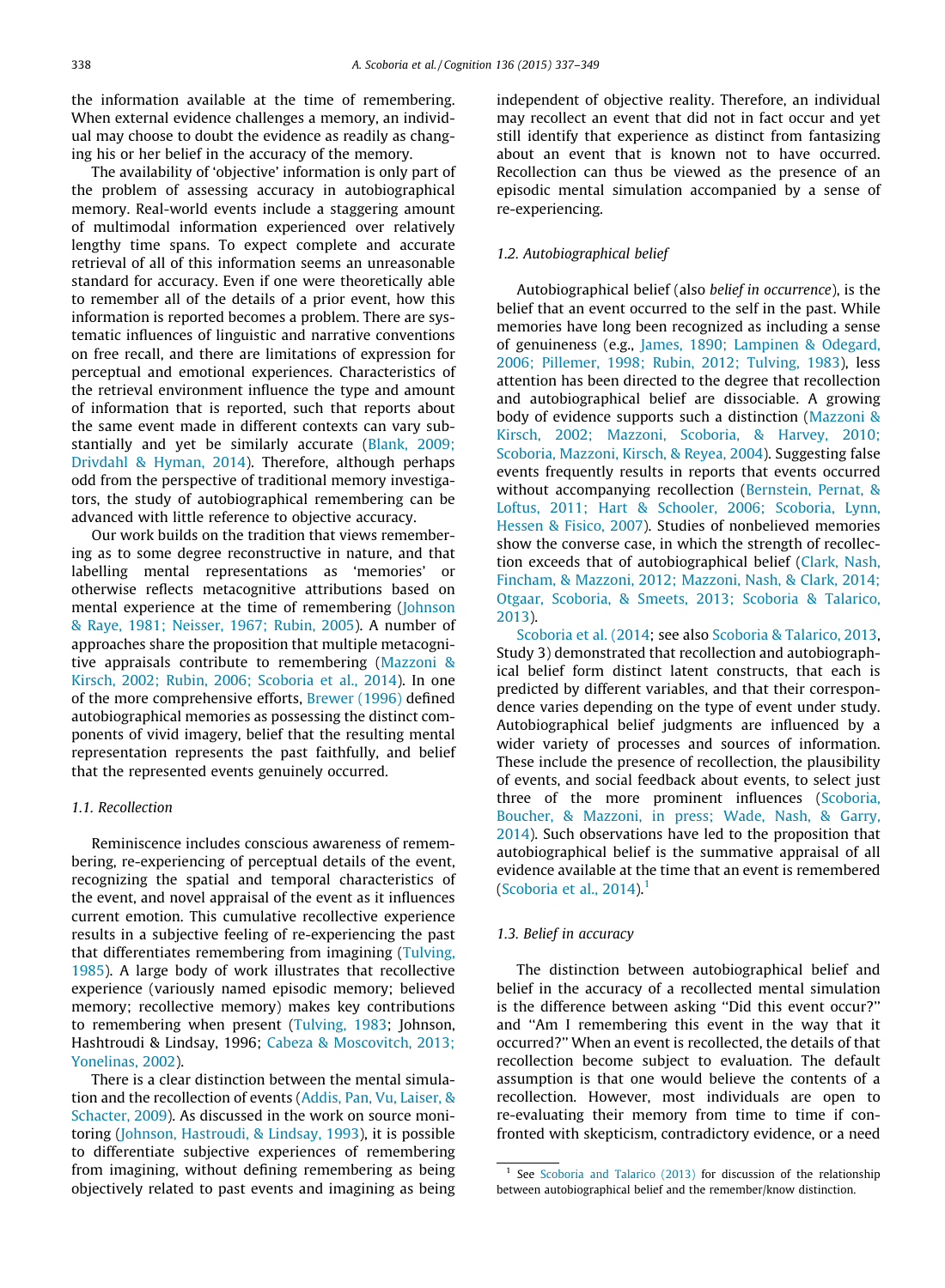to reconcile discrepant information about the self ([Pasupathi, 2001; Wilson & Ross, 2003\)](#page-11-0). The contents of recollections can be revised (e.g., a yield sign transformed into a stop sign) without influencing the overarching appraisal that the event did occur. Discussions of the social functions of remembering point to the possible gains realized when people achieve reasonable agreement within groups about the details of shared past experiences, for example increased social cohesion [\(Alea & Bluck, 2003;](#page-10-0) [Pillemer, 1998\)](#page-10-0). Questions regarding belief in accuracy may be thought of as potential errors of commission – misremembering details by confusing aspects of one event with another, by incorporating post-event information, or constructing details of an event based on schematic information. Belief in accuracy is the individual's functional assessment of the accuracy of what is recalled (again, independent of what might be considered ''objective'' accuracy).

[Rubin \(2006\)](#page-11-0) includes both recollection and belief in accuracy appraisals in his Basic Systems model, arguing that each reflects distinct metamemorial processes. Belief in accuracy is the degree to which a recollected event is appraised to correspond to what was experienced at the time of the event, that is, the subjective sense of correspondence between the present and the past. Evidence supports such a distinction at the measurement level within autobiographical memory ([Rubin, Schrauf, & Greenberg, 2003](#page-11-0); Fitzgerald & Broadbridge, 2012), and some relationships with individual difference variables have been established ([Rubin & Siegler, 2004\)](#page-11-0).

In at least some ways, discussions of the monitoring and control of memory are similar to that of belief in accuracy. [Koriat and Goldsmith's \(1996\)](#page-11-0) strategic memory regulation model proposes that the retrieval of items from memory and the monitoring of the accuracy of retrieved information arise from distinct processes. In this approach, the subjective accuracy of retrieved information is assessed using confidence ratings. As such, belief in accuracy appraisals in the context of AM and confidence ratings for items of knowledge in the metamemory literature are conceptual relatives.

Much of the work on accuracy monitoring is conducted using single items from within observed events (e.g., [Howie & Roebers, 2007; Loftus, Miller, & Burns, 1978;](#page-11-0) [Odinot & Wolters, 2006; Sauer, Brewer, & Weber, 2012](#page-11-0)), newly learned items (e.g., [Dodson & Schacter, 2002; Hart,](#page-11-0) [1967\)](#page-11-0), or items of general knowledge (e.g., [Ackerman &](#page-10-0) [Goldsmith, 2008; Koriat & Goldsmith, 1996\)](#page-10-0). The monitoring of whole events, which are comprised of multiple features and related knowledge bound together within a spatial/temporal frame, is presumably more complex. The literature on memory distortion has long distinguished between memory for details and memory for events. Early papers on false memory formation argued that the effects of misinformation on event details are not of the same type as the development of robust false memories for events ([Bruck & Ceci, 1999; Loftus & Pickrell, 1995](#page-10-0)). Hyman & Pentland (1996) argued that the fabrication of false memories requires the development of complete, emotional, and self-involved mental representations. Thus while confidence for individual items and belief in accuracy are

related, the latter is a more complex summative appraisal of the correspondence between what is recollected and what occurred in the past.

This constellation of constructs is not inconsistent with what we know of the neural underpinnings of autobiographical remembering. Event representations are retained in both hippocampal and cortical regions (Moskovitch, 2012), speaking to different modes by which event representations can be subjectively experienced. Precuneus activity has been associated with vivid visual imagery necessary to maintain recollection (Rubin & Greenberg, 2003). [Moscovitch \(2008\)](#page-11-0) proposes that recollection relies heavily on the hippocampal region, whereas evaluation of the veridicality of retrieved material is processed in other brain regions. The engagement of the medial temporal lobes in reconstructing and recombining details of retrieved events [\(Eichenbaum, 2001\)](#page-11-0) may provide the basis for belief in accuracy judgments. Given that spontaneous retrieval may be more common in everyday AM than deliberate search [\(Berntsen, 2012; Uzer, Lee, &](#page-10-0) [Brown, 2012](#page-10-0)), right prefrontal activity previously associated with memory accessibility and ''retrieval mode'' [\(Nyberg, Tulving, Habib, et al., 1995](#page-11-0)) may correspond to belief in occurrence monitoring. Similarly, medial prefrontal cortex activity previously related to self-referential processing ([Craik et al., 1999; St. Jacques, Conway, Lowder, &](#page-11-0) [Cabeza, 2011](#page-11-0)) has been associated with ''a collection of processes including: decision making under uncertainty, control processes providing a 'feeling of rightness' and the processing of self-referential information that combine to monitor the veracity of autobiographical memories'' (Gilboa, 2004, as cited by [Daselaar et al., 2006](#page-11-0) p. 224) all of which would seem to parallel belief in occurrence assessment as defined by [Scoboria et al. \(2014\).](#page-11-0) Therefore, we have good reason to believe that these three distinct components are necessary, though not sufficient, for autobiographical remembering.

## 1.4. The current research

The distinction among recollection, autobiographical belief, and belief in accuracy in the literature is not straightforward. As discussed, recollection has been a defining feature of AM from the earliest theoretical work. However, the term 'belief' is used loosely in the literature. In some formulations, belief is associated with the absence of memory [\(Johnson, Raye, Mitchell, & Ankudowich, 2012](#page-11-0)). What is measured in some work more closely resembles what we describe here as belief in accuracy, but it is often discussed in terms more closely resembling belief in occurrence. These two types of belief are conflated in much of the preceding research because both spontaneous generation and laboratory cueing of events typically elicits vividly recollected events that are believed to have occurred and which are viewed to be accurate [\(Scoboria & Talarico,](#page-11-0) [2013\)](#page-11-0). In other words, autobiographical belief and belief in accuracy appear to be synonymous because research often elicits memories for which both co-occur at high levels. Furthermore, everyday experience of AM assumes belief in occurrence. Perhaps because of this inconsistency, earlier work on dissociating recollection and belief has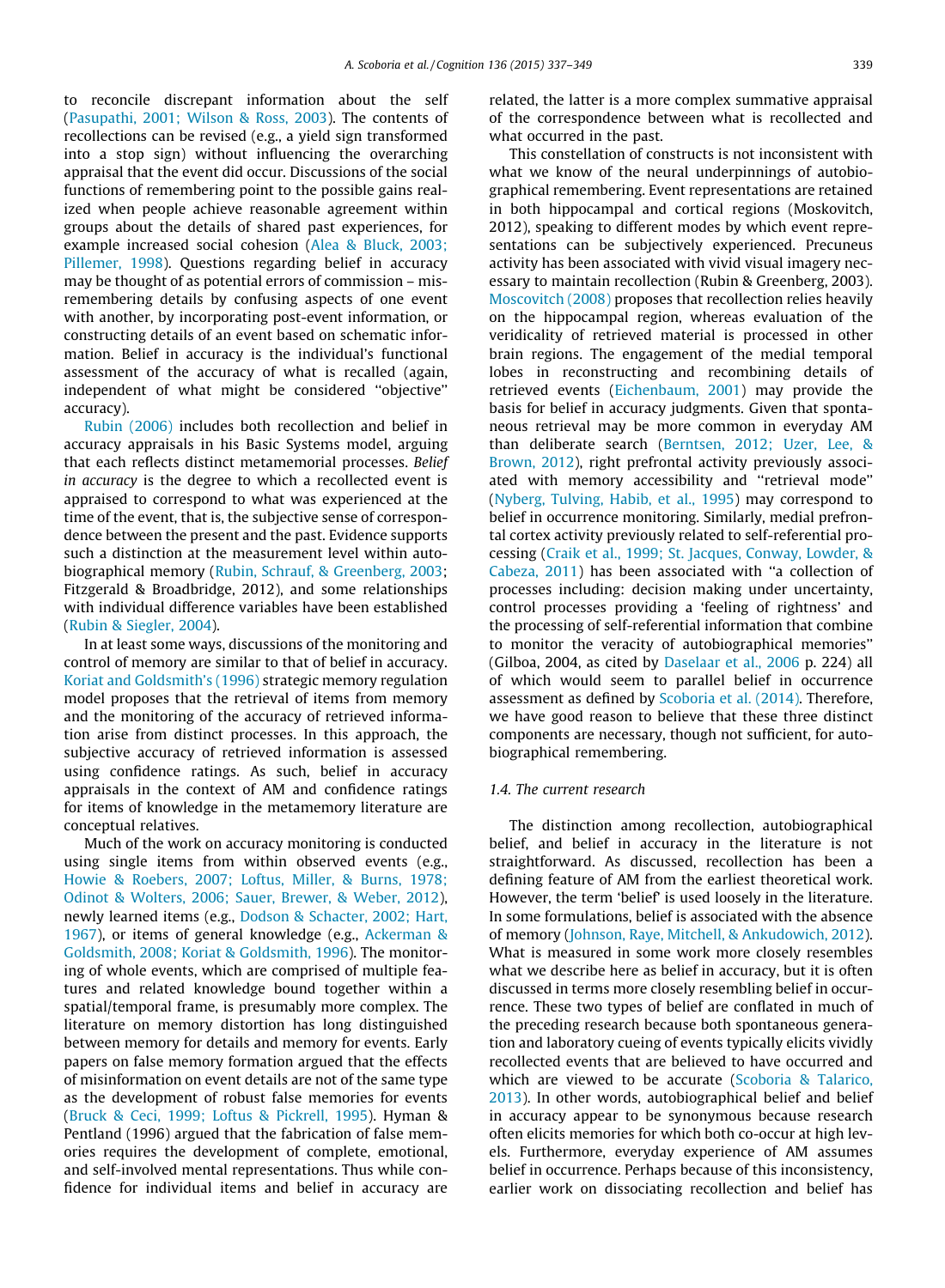demonstrated greater reliability in describing recollection than 'belief' [\(Fitzgerald & Broadbridge, 2013; Rubin et al.,](#page-11-0) [2003](#page-11-0)).

Research as to whether the three concepts are empirically dissociable is needed. If belief in occurrence and belief in accuracy represent distinct facets of remembering, presumably the concepts can be measured simultaneously and their relationship estimated. Below we report two studies that test if recollection, autobiographical belief, and belief in accuracy can be modeled concurrently. In Study 1, we used a cueing method to elicit multiple events for which these constructs were rated. Structural equation modelling techniques were employed to examine whether responses were best explained by the three theorized latent variables. In Study 2, we validated the resulting model using confirmatory modelling techniques.

All procedures described below received clearance from the University of Windsor Research Ethics Board and the IRB at Lafayette College.

# 2. Study 1 Method

## 2.1. Participants

The participants were 299 students (79% female;  $M<sub>age</sub> = 22.34$ , SD = 4.55, range 18–50) at the University of Windsor who received course credit.

# 2.2. Measures

#### 2.2.1. Belief in occurrence (autobiographical belief)

Belief in the occurrence of events was measured using the three item scale from [Scoboria et al. \(2014\).](#page-11-0) The items query likelihood of occurrence, strength of belief that the event occurred, and the event as having truly occurred. The first item was derived from the ABMQ [\(Scoboria](#page-11-0) [et al., 2004](#page-11-0)), and is answered using an 8-point scale, and the second and third items are answered using 7-point scales.

# 2.2.2. Recollection

Recollection of events was measured using the three item scale from [Scoboria et al. \(2014\)](#page-11-0). The items query remembering, strength of memory, and remember vs. knowing. The first item is from the ABMQ ([Scoboria et al.,](#page-11-0) [2004](#page-11-0)), and is answered using an 8-point scale. The third item originated from Rubin, Schrauf & Greenberg (2001). The second and third questions are answered using 7-point scales.

#### 2.2.3. Potential predictors of belief in accuracy

Seven items developed in pilot work were included as potential indicators of belief in accuracy. To develop the items, we started from the items that [Rubin et al. \(2003\)](#page-11-0) used to assess their conceptualization of 'belief'. We then adapted the items and generated items that we though matched the conceptualization of belief in accuracy described above, with the goal of producing items that clearly tapped a single concept. All items were rated on 7-point scales. The resulting 10 items were administered

in a pilot study, in which 10 participants selected one autobiographical memory and spoke aloud, commented on item clarity, and described what they thought each item was asking them to rate. We selected seven items to include in the study: confidence that the memory is accurate, proportion of the memory that is accurate, degree to which the memory is distorted, doubts as to accuracy of the memory, whether details are missing from the memory, whether the memory has changed over time, and whether the memory comes to mind in pieces. Full text of all items contributing to the latent variables can be found in [Appendix A](#page-10-0).

#### 2.2.4. Additional memory characteristics

Additional items taken from preceding work served as covariates with the theorized latent constructs (Johnson, Foley, Suengas & Raye, 1988; Rubin, Schrauf & Greenberg, 2001; D'Argembeau & Van der Linden, 2004). Three indicators previously associated with recollection included perceptual detail, re-experiencing, and mental time travel. A single item assessed the personal plausibility of events, as plausibility has previously been associated with autobiographical belief. Additional items associated with autobiographical remembering in preceding work included spatial detail, narrative coherence, susceptibility to persuasion, rehearsal, and emotion (intensity, positive affect, negative affect). All items were rated using seven point Likert-style scales.

#### 2.3. Procedure

We used the procedure from [Scoboria and Talarico](#page-11-0) [\(2013\)](#page-11-0) to cue participants to recall five events. Participants read a brief introduction, and were then cued to provide a brief 3–4 word prompt sufficient to remind them of each event later in the study for five separate autobiographical events from age 6–12. This age range was selected because it produced the greatest variability in autobiographical belief and recollection ratings in their studies. After this cueing, participants were provided with the prompts in random order and they rated each of the five events using the autobiographical belief, recollection, belief in accuracy, and memory characteristic items described above. Important to note is that all events are selected by the participants prior to making the ratings, thus knowledge of the purpose of the research did not bias event selection.

#### 2.4. Modelling approach

All structural equation models were tested using EQS Version 6.1, using robust estimation (to account for some skewness in some variables) for chi-square, fit indices, and standard errors. We additionally employed bootstrapping of 1000 samples to further assess the stability of model parameters. We used the recommendations by Jackson, Gillaspy and Purc-Stephenson (2009) to assess model fit, and report chi-square, CFI and RMSEA indices for assessing the absolute fit of models to the data, and the AIC index when comparing hierarchically nested models. Bias corrected confidence intervals for path coefficients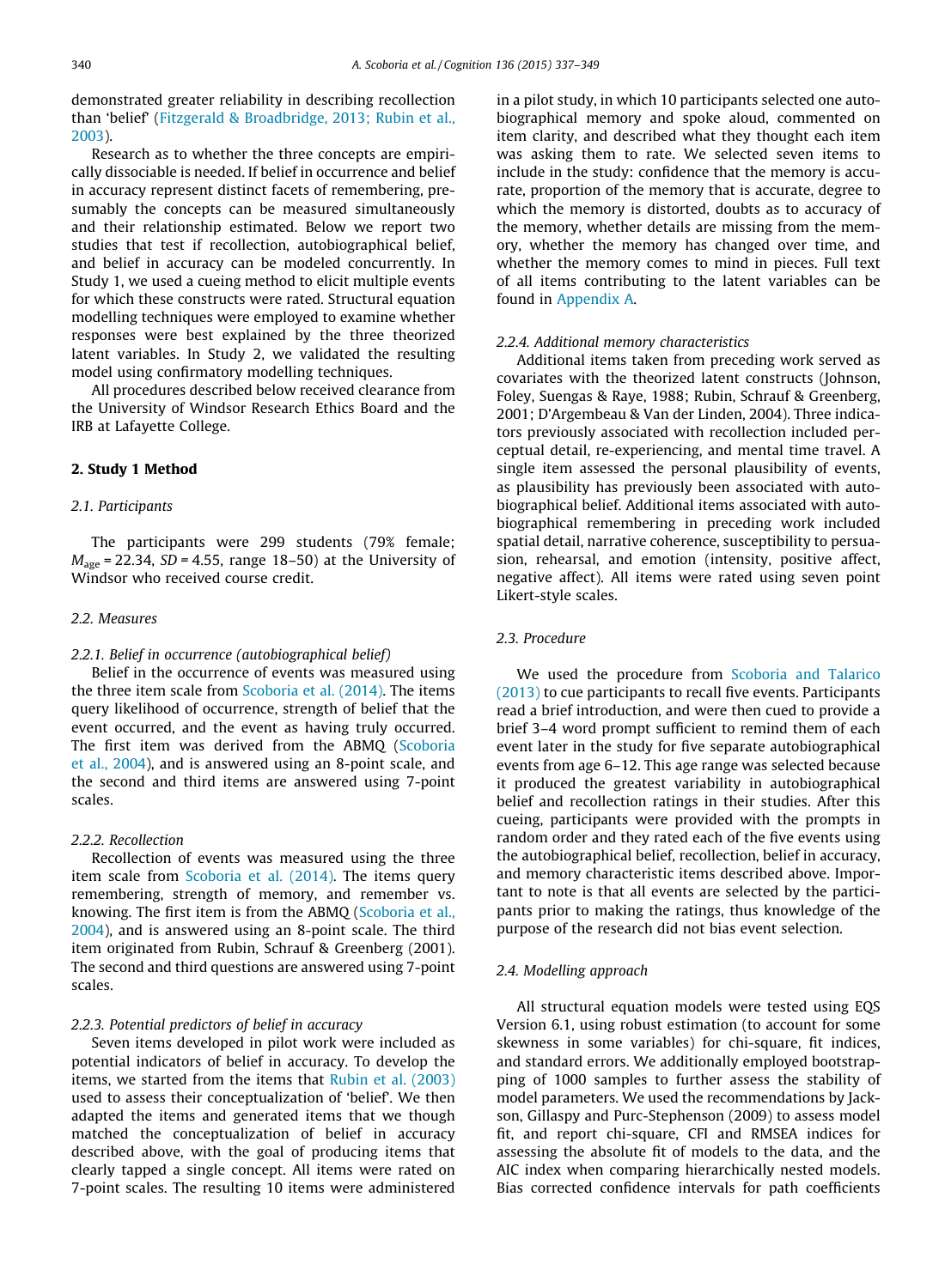and correlations based on bootstrapping of 1000 samples are reported throughout the results.

The modelling in Study 1 was conducted in three stages. First, the suitability of treating the potential belief in accuracy items as a single latent variable was explored, and items were selected for inclusion in the models. Second, a series of structural models of different complexity were fit to the data to identify the best fitting model. The purpose of this stage is to examine the assertion that three latent variables (recollection, belief in occurrence, belief in accuracy) are required to account for variability in ratings, rather than some smaller number of latent variables. Third, the covariates were added to the final model identified in the prior step to assess their relationship with the LVs. We estimated path coefficients between the predictors and LVs (treating the covariates as predictors of the LVs), and also estimated covariance between the predictors and LVs. This stage examined two manners in which the predictor variables related to the LVs that resulted from the second stage.

## 3. Study 1 results

## 3.1. Data screening and exploration

A small number (<2%) of randomly distributed missing values were imputed using the expectation maximization procedure in SPSS v21.0. Each variable was averaged across the five events for analysis, resulting in a single score for each item for each participant. Examination of multivariate outliers led to the removal of 14 extreme cases. Examination of item distributions indicated that all items were normally distributed, excepting (as expected) that the autobiographical belief items tended to be rated toward the scale ceiling. [Scoboria et al. \(2014\)](#page-11-0) reported distinct autobiographical belief and recollection factors under similar conditions, and the robust estimation and bootstrapping techniques used to fit models directly addressed this non-normality in item distributions.

Prior to fitting the hypothesized LVs to the data, we examined correlations between the seven potential belief in accuracy items. Due to finding a range of magnitude in the relationships, we conducted an exploratory factor analysis to determine if item covariance was better explained by one or multiple factors, using the principal factor extraction method. Based on the eigenvalue and scree methods, two factors explained 77.42% of item variance. The first factor contained four items with loadings above .70 and no cross-loading on the second factor (proportion accurate, confidence, distorted, doubts) which reflected our conceptualization of belief in occurrence. We used these four items to model belief in occurrence below.<sup>2</sup>

## 3.2. Structural equation models

We fit a series of structural equation models to test the prediction that separate recollection, belief in occurrence, and belief in accuracy latent variables underlie decisions about autobiographical events. In Model 1, all 10 items were loaded onto a single LV; the fit of this model was expected to be poor. In Model 2, the three recollection items were loaded onto a recollection LV and the remaining seven items onto a general 'belief' LV. This model addresses whether belief in occurrence and belief in accuracy are conceptually redundant and reflect similar underlying processes. In Model 3, the three autobiographical belief items were loaded onto one LV, and the other seven items onto a second LV. This model addresses whether the belief in accuracy and recollection items tap redundant processes. Because we theorize that belief in accuracy indexes monitoring processes that contribute to recollection, the correlation between belief in accuracy and recollection is expected to be high. Hence the need to examine whether separate LVs are required. In Model 4, the three recollection and three autobiographical belief items were loaded onto separate LVs, and the four new items onto a third LV. This model addresses the question if recollection, belief in accuracy and belief in occurrence are distinct aspects of remembering.

[Table 1](#page-5-0) provides fit indices for the models, and item loadings are in [Table 2](#page-5-0). Per all fit indices, Model 4 (three factors) fit the data well and notably better than the other models. Thus the anticipated recollection, autobiographical belief, and belief in accuracy (four items) latent variables emerged. Belief in occurrence was estimated to correlate with recollection at .56 [95% CI, .44, .68] and with belief in accuracy at .45 [.33, .57]. Recollection correlated with belief in accuracy at .85 [.79, .90].

We next introduced the covariates into Model  $4<sup>3</sup>$  Single item covariates included perceptual detail, spatial detail, negative emotion, and susceptibility to persuasion. The reliving and mental time travel items were loaded onto a 're-experiencing' latent variable. In one model, pathways from each covariate to each LV were estimated. In a second model, correlations between each predictor and LV were estimated. Based on prior findings, we expected that personal plausibility would be related to autobiographical belief more strongly than the other LVs, and that perceptual detail and re-experiencing would be more strongly associated with recollection. Due to the theorized close relationship between recollection and belief in accuracy, we anticipated that some of the same variables would be associated with both LVs. All of the covariates were permitted to correlate, because our focus was to assess the relationship between the covariates and the LVs; it is for this reason that the fit of the model when including the covariates is expected to be slightly poorer than the best fitting model above.

The fit of the final model with the predictors added (Model 4a in [Table 1](#page-5-0)) was good. The path coefficients and estimated correlations are provided in [Table 2](#page-5-0). Regarding the path coefficients, autobiographical belief (Cronbach's  $\alpha$  = .85) was predicted strongly by personal plausibility, and moderately by spatial detail and susceptibility to persuasion (negatively). Recollection ( $\alpha$  = .88) was predicted

 $2\degree$  The potential presence of a fourth factor, cohesion among details in the event representation, in the data for both studies is described in supplement.

<sup>&</sup>lt;sup>3</sup> The three emotion items and the rehearsal item showed no notable relationships with any of the LVs, and were dropped from the analyses.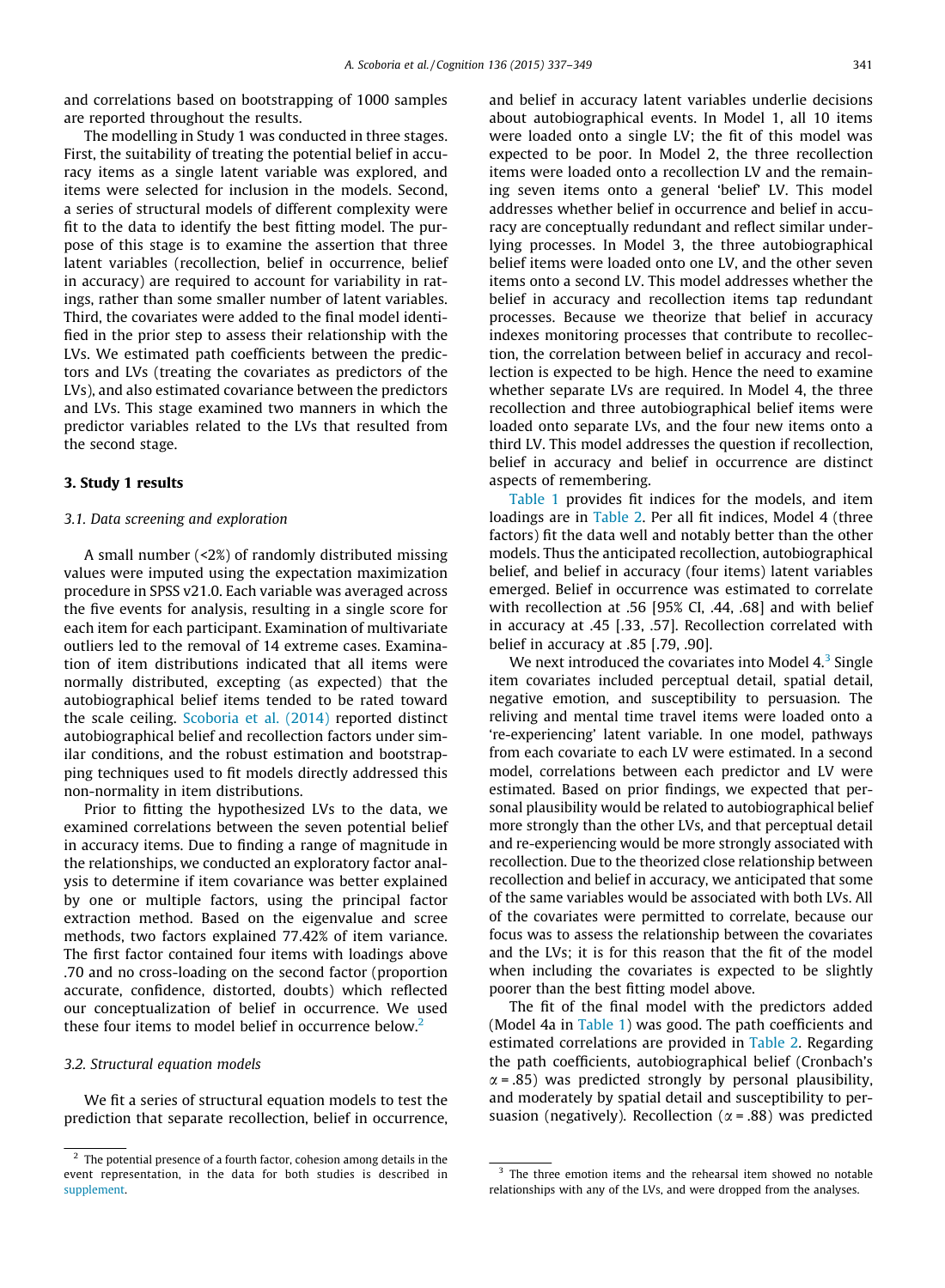# <span id="page-5-0"></span>Table 1

Study 1, structural model fit for varying levels of model complexity.

|                                                                              | df |        | CFI | <b>SRMR</b> | RMSEA [90% CI]     | $AIC^b$ |
|------------------------------------------------------------------------------|----|--------|-----|-------------|--------------------|---------|
| Model 1.1 LV                                                                 | 55 | 492.06 | .78 | .04         | $.21$ $[.20, .23]$ | 532.06  |
| Model 2, 2 LVs (recollection; Belief in occurrence plus 4 items)             | 34 | 414.17 | .82 | .04         | $.20$ [.18, .22]   | 456.17  |
| Model 3, 2 LVs (belief in occurrence; recollection plus 4 items)             | 34 | 169.18 | .92 | .04         | $.13$ [.11, .15]   | 243.05  |
| Model 4, 3 LVs (recollection, belief in occurrence, belief in accuracy)      | 23 | 59.20  | .99 | .02         | $.06$ $[.04, .08]$ | 111.20  |
| Model 4a, 3 LVs with additional predictors (all paths included) <sup>a</sup> | 85 | 216.31 | .97 | .03         | $.07$ $[.06, .09]$ |         |

Models 1 through 4 test whether reports are best described by one, two or three latent variables.

<sup>a</sup> Model 4a is expected to not fit the data as well as Model 4, as the purpose of this model is to estimate the relationships between predictors and the LVs and not to account for all variance in the predictors.

<sup>b</sup> AIC is reported for models that include the same observed variables. Model 4a uses different variables and the respective fit indices cannot be directly contrasted with the other models.

### Table 2

Study 1, loadings of indicators on latent variables.

| Item                | LV    | Estimate | 95% CI |     |
|---------------------|-------|----------|--------|-----|
| Memory              | Recc  | .84      | .77    | .89 |
| Memory strength     | Recc  | .86      | .80    | .90 |
| Remember/know       | Recc  | .84      | .77    | .88 |
| <b>Belief</b>       | B.occ | .81      | .71    | .87 |
| Belief strength     | B.occ | .84      | .75    | .91 |
| True event          | B.occ | .80      | .67    | .89 |
| Doubt               | B.acc | .89      | .85    | .92 |
| Proportion accurate | B.acc | .92      | .90    | .95 |
| Confidence          | B.acc | .82      | .78    | .86 |
| Distorted           | B.acc | .85      | .78    | .90 |

Loadings of the items on the latent variables (LVs) by study. B.occ – Belief in occurrence; Recc – Recollection; B.acc – Belief in accuracy. Bias corrected 95% confidence intervals are based on 1000 bootstrapped samples.

strongly by perceptual detail; moderately by re-experiencing and spatial detail; and weakly by spatial detail, plausibility and persuasion (negatively). Belief in accuracy  $(\alpha = .92)$  was predicted strongly by perceptual detail; moderately by narrative coherence; and weakly by persuasion (negatively). The estimated correlations between the covariates and the LVs mirrored this pattern. Plausibility and belief in occurrence shared substantial variance, whereas plausibility was not notably related to the other LVs. Both perceptual detail and re-experiencing shared substantial variance with recollection and belief in accuracy, but not with belief in occurrence (see Table 3).

#### 4. Study 1 summary

This study supports the assertion that belief in occurrence, recollection, and belief in accuracy reflect distinct components of the experience of remembering. Item variance was best explained by three distinct latent variables. The inclusion of the predictors in the final model confirmed a strong relationship between plausibility and autobiographical belief, but not with recollection or belief in accuracy. Perceptual detail strongly predicted recollection and belief in accuracy, consistent with conceptualizations of perceptual imagery as central to episodic recollection. Re-experiencing was uniquely associated with the recollection LV, consistent with the notion that the experience of imagery for memories is differentiated from imagery for other mental representations in part by the presence of a re-experiencing signal. Spatial detail was related to belief in occurrence and recollection, but not belief in accuracy which is not consistent with prior work (Rubin, Schrauf & Greenberg, 2001).

To assess the generality of the findings, we conducted a second study in a larger, more representative sample.

## 5. Study 2 method

#### 5.1. Participants

We recruited a sample of Mechanical Turk workers. Turk is an online work-for-hire site where task requests

#### Table 3

Study 1, standardized path coefficients and correlations between covariates and latent variables.

| Covariate                                                                                    | Latent variable                                                                  |                          |                                                                                              |                          |                                                                                          |                          |  |
|----------------------------------------------------------------------------------------------|----------------------------------------------------------------------------------|--------------------------|----------------------------------------------------------------------------------------------|--------------------------|------------------------------------------------------------------------------------------|--------------------------|--|
|                                                                                              | Recollection                                                                     |                          | Belief in occurrence                                                                         |                          | Belief in accuracy                                                                       |                          |  |
|                                                                                              | Path coefficient <sup>a</sup>                                                    | $R^{\rm 2b}$             | Path coefficient                                                                             | $R^2$                    | Path coefficient                                                                         | $R^2$                    |  |
| Perceptual detail<br>Spatial detail<br>Re-experiencing <sup>c</sup><br>Personal plausibility | $.43$ [ $.28, .56$ ]<br>$.16$ [.07, .27]<br>$.22$ [.06, .41]<br>$.08$ [.01, .14] | .78<br>.47<br>.71<br>.06 | $-.07$ [ $-.16, .03$ ]<br>$.22$ [.10, .36]<br>$-.02$ [ $-.24, .23$ ]<br>$.45$ [ $.32, .58$ ] | .11<br>.21<br>.10<br>.31 | .52 [.35, .68]<br>$-.06$ [ $-.15, .03$ ]<br>$.02$ [ $-.15, .20$ ]<br>$.03$ $[-.04, .09]$ | .66<br>.24<br>.51<br>.02 |  |
| Persuade<br>Narrative coherence                                                              | $-.11$ [ $-.18, -.04$ ]<br>$.16$ [.03, .28]                                      | .23<br>.57               | $-.30$ [ $-.42, -.19$ ]<br>$.12$ [ $-.04, .26$ ]                                             | .20<br>.09               | $-.19$ [ $-.27, -.12$ ]<br>$.30$ [.18, .42]                                              | .24<br>.54               |  |

Note: Path coefficients are standardized regression weights. Weights for which the path coefficient is estimated to not overlap with zero are in bold. 95% confidence intervals in brackets are based on 1000 bootstrapped samples.

<sup>a</sup> Model with standardized path coefficients between covariates and the LVs; covariates treated as predictors of the LVs.

Model with correlations estimated between covariates and the LVs.

 $c$  Re-experiencing was entered into the model as a latent variable with two indicators (reliving, mental time travel).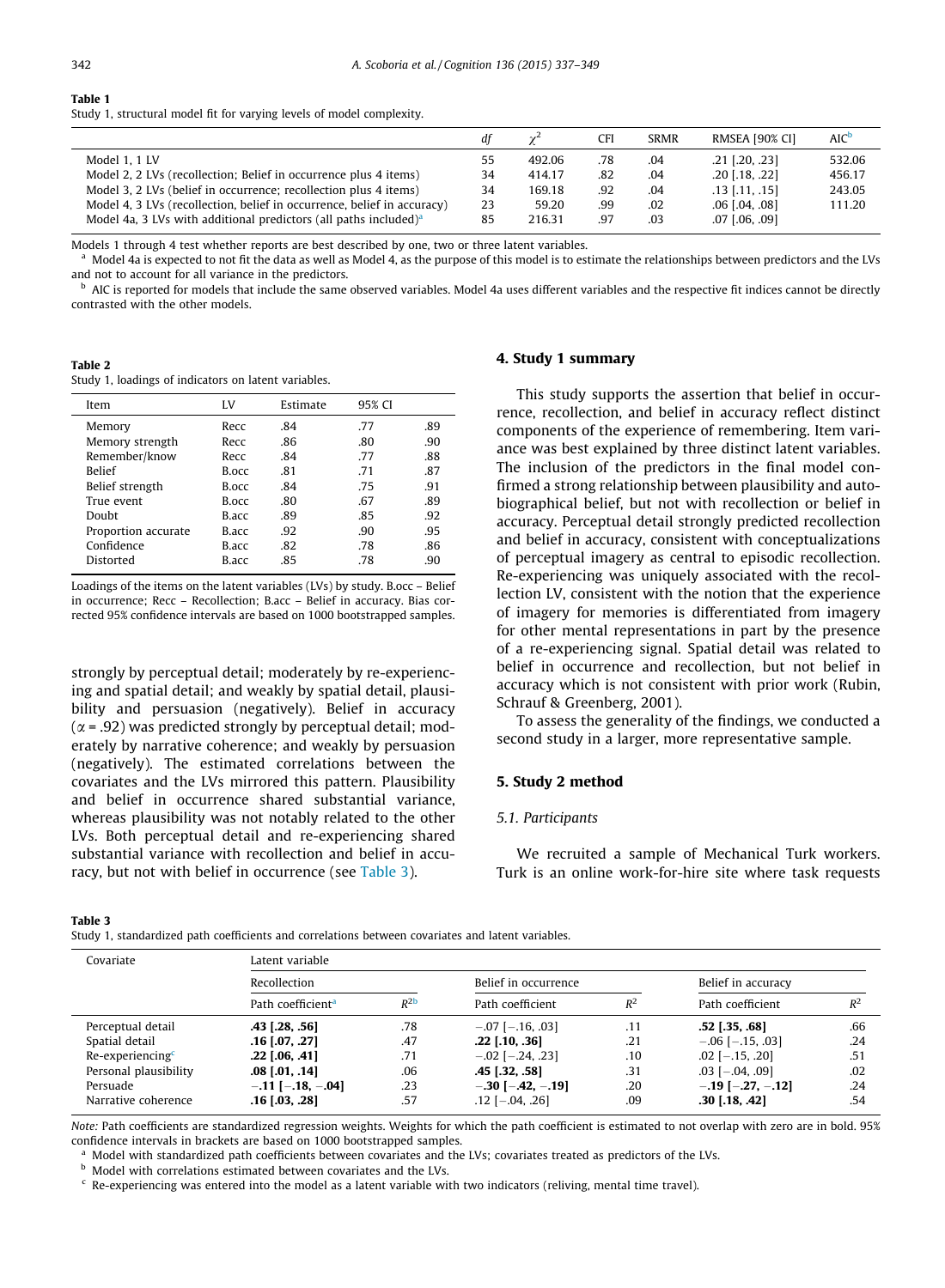can be posted for workers to complete. Turk workers are required to produce quality work to remain eligible for subsequent tasks, hence they tend to perform tasks conscientiously. Various studies have documented that data gathered via Turk is of good quality (e.g., [Buhrmester,](#page-10-0) [Kwang, & Gosling, 2011; Shapiro, Chandler, & Mueller,](#page-10-0) [2013\)](#page-10-0), providing that the research design is suitable to online administration and validity checks are incorporated. In light of the brevity of the procedure, we paid all workers who provided at least one data point.

A total of 1026 respondents completed the 10 min. survey and received \$0.75 USD. The characteristics of the complete sample were: 47.3% female, 50.2% male, 2.5% genderqueer or no response;  $M_{\text{age}} = 32.50$ ,  $SD = 11.25$ , range 18–72; self-identified ethnicity, 9.4% Asian, 5.8% black, 4.9% Hispanic, 1.8% mixed, 0.4% Native American, 73.9% white; 94.2% USA resident. See below for data screening and verification procedures and final numbers included in analyses.

## 5.2. Measures

The items were the same as in Study 1, with the following exceptions (see [Appendix A](#page-10-0) for items). A new item that assessed the completeness of the memory representation was added for exploratory purposes (see the Supplement for more information). To further situate the measurement of belief in accuracy in relation to Rubin's work, two additional items from Rubin et al. (2001) were included (belief in memory; testify). To keep the number of ratings low due to time constraints, the predictors were: personal plausibility, perceptual detail, spatial detail, setting (new in Study 2), reliving, and mental time travel, bringing the total number of items to 22.

# 5.3. Procedure

Participants followed a link to a secure online survey. They first recalled any childhood event using the same cue instruction as in Study 1 and rated the event. They then recalled an event about which they were uncertain, with no age specified. The instructions were:

Please think about an event for which you are uncertain about what you remember. This might mean that you are not certain about all of the details that you recall, that something seems to be missing from what you remember, that something is just not quite right about the memory, or you may not have a memory for the event at all.

This prompt was intentionally broad to encourage retrieval of a variety of uncertain events. Participants rated the properties of the memory and then described why they were uncertain about the event before providing demographic information.

## 5.4. Data screening

Time to complete the survey  $(M_{time} = 8 \text{ m } 30 \text{ s})$  and three embedded validity checks were examined. A total

of 27 individuals completed the survey in less than 2 min. and/or provided inconsistent responses that did not pass all validity checks and were removed. Examination of multivariate outliers for the childhood event led to the removal of 11 cases, resulting in a total of 988 usable events. The reasons provided for being uncertain about the second event were reviewed, and 57 cases were dropped because the respondent wrote that they were not uncertain or provided no explanation. Another nine multivariate outliers were removed, leaving a total of 933 usable cases for the uncertain event. Thus 933 individuals provided valid responses for both events, and were used in the analyses described below.4

# 5.5. Modelling approach

Modelling was conducted using the same estimation and fit indices as in Study 1. We adopted the approach for modelling events used by [Scoboria et al. \(2014, Study](#page-11-0) [2\),](#page-11-0) and modelled both events simultaneously. As our primary goal was to confirm the best fitting structural model (Model 4) from Study 1, we fit that exact model to the new dataset. Second, we explored adding the additional indicators to the belief in accuracy LV. This resulted in the final structural model. Third, we added the predictors to the final model.

### 6. Study 2 results

The first model assessed whether the final structural model (Model 4) from Study 1 fit the data for both the childhood and uncertain events, when modelling the three latent variables for the two events simultaneously. Thus a total of six LVs were estimated, with each of the three constructs (recollection, belief in occurrence, belief in accuracy) modelled twice. Correlations between the LVs within each event were also estimated, and repeated items were permitted to covary to account for variance due to repeated measures. The model fit the data well,  $\gamma^2$  $(141) = 360.21$ , CFI = .985, SRMR = .052, RMSEA = .040 (.035, .046).

In the second model, we explored adding the two additional indicators of belief in occurrence. Adding the 'belief in memory' item led to a notable decrease in model fit, and the item did not load highly on the belief in accuracy LV. This finding is consistent with [Scoboria et al. \(2014\)](#page-11-0), and is likely because this item refers to multiple concepts; the item was dropped from further analysis. Inclusion of the testify item on the belief in accuracy LV did not notably affect model fit:  $\chi^2$  (179) = 467.79, CFI = .982, SRMR = .053, RMSEA = .041 (.037, .046). The item was retained because this item better incorporates Rubin and colleagues' preceding work into the current framework. The new 'complete' item did not load on these factors and was not retained. See [Fig. 1](#page-7-0) for a graphical depiction of this final structural

<sup>4</sup> Modelling all 988 participants with a valid childhood event did not reveal any notable differences in estimated item loadings, LV correlations, or path coefficients, compared to the models that used 933 participants.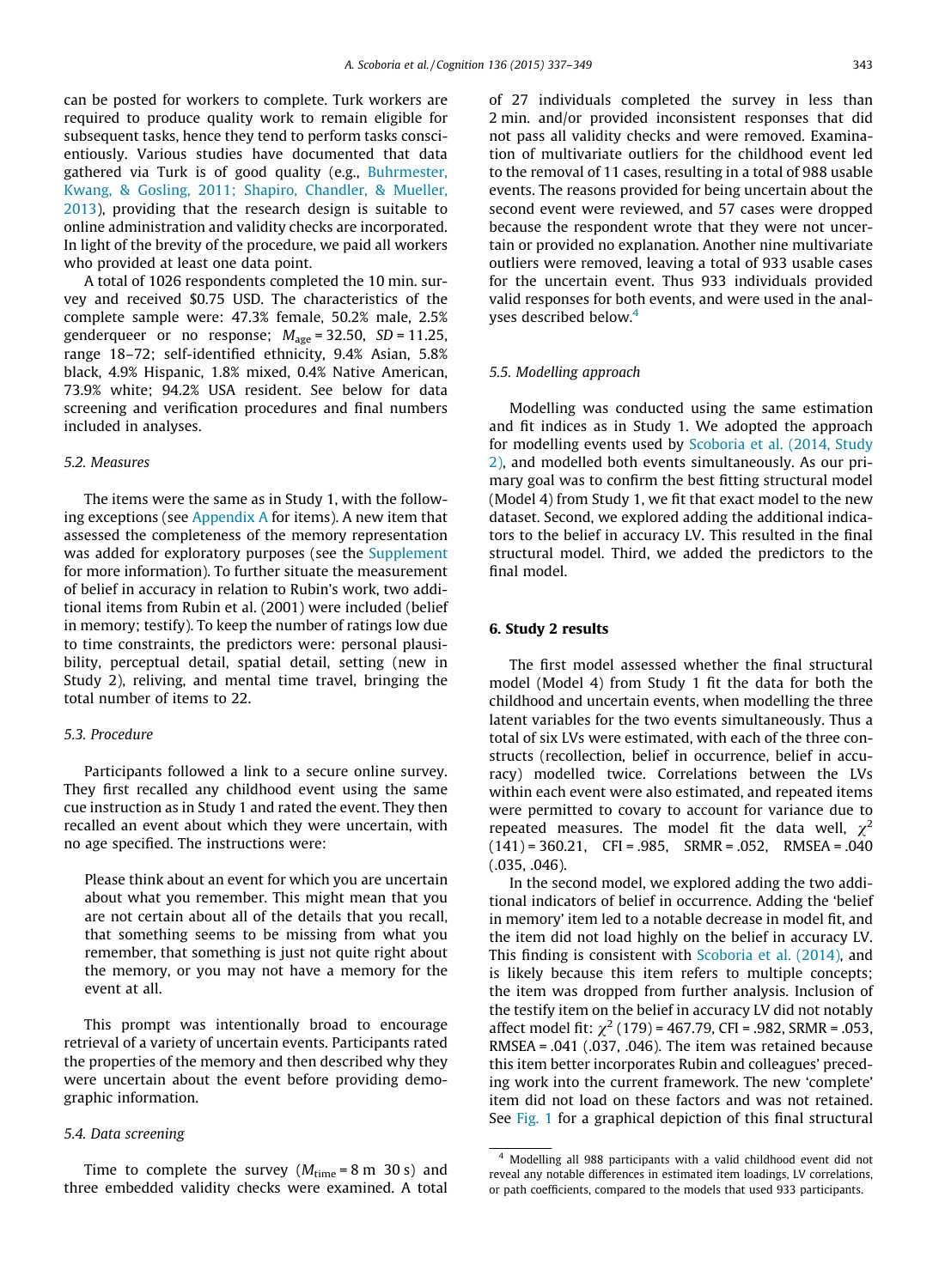<span id="page-7-0"></span>model, including item loadings and correlations between the LVs.

Having finalized the stability of the structural model, we added the covariates to the model. Single item covariates in this model included perceptual detail and personal plausibility. The reliving and mental time travel items were loaded onto a re-experiencing latent variable  $(\alpha = .84)$ . The spatial detail and setting items were loaded onto a spatial latent variable ( $\alpha$  = .82). The covariates were allowed to correlate in the model. See [Table 4](#page-8-0) for the resulting estimates. The relationships between the predictors and LVs were similar to Study 1. First looking at the path coefficients, autobiographical belief was strongly predicted by plausibility, and plausibility did not predict the other LVs. The recollection and belief in accuracy LVs were predicted strongly by perceptual detail, and moderately by re-experiencing. In this study setting predicted all three LVs to a similar, moderate degree. The estimated correlations between the covariates and the LVs mirrored this pattern. Personal plausibility shared substantial variance with belief in occurrence, but not the other LVs, for both events.

There was one notable difference in this pattern between the two events. Personal plausibility was a stronger predictor of (coefficient .68 vs. .42) and shared more variance with  $(R^2$  .53 vs. .24) autobiographical belief for the uncertain than for the childhood event. This suggests that people rely on plausibility to a greater extent when not certain about autobiographical events.

The uncertain event was included to provide another type of memory to assess the model fit, and to provide another method of examining any implications of nearceiling effects for the indicators of autobiographical belief. [Fig. 2](#page-9-0) presents mean levels for the constructs across both events, confirming that the ratings were lower for the uncertain event. The invariance in measurement between the two events also indicates that the exploratory model was not affected by high autobiographical belief ratings for the earlier events. The fact that cueing for an uncertain event results in obtaining events with overall lower autobiographical belief ratings is important, in light of concerns that cues often result in the retrieval of events that are associated with high levels of both autobiographical belief and recollection ([Scoboria & Talarico, 2013](#page-11-0)).



Fig. 1. Study 2, final structural model. Both of the events are modelled simultaneously. Bias corrected 95% confidence intervals are reported for item loading and latent variable correlations. B.occ: Belief in occurrence LV; Recc: Recollection LV; B.acc: Belief in accuracy LV.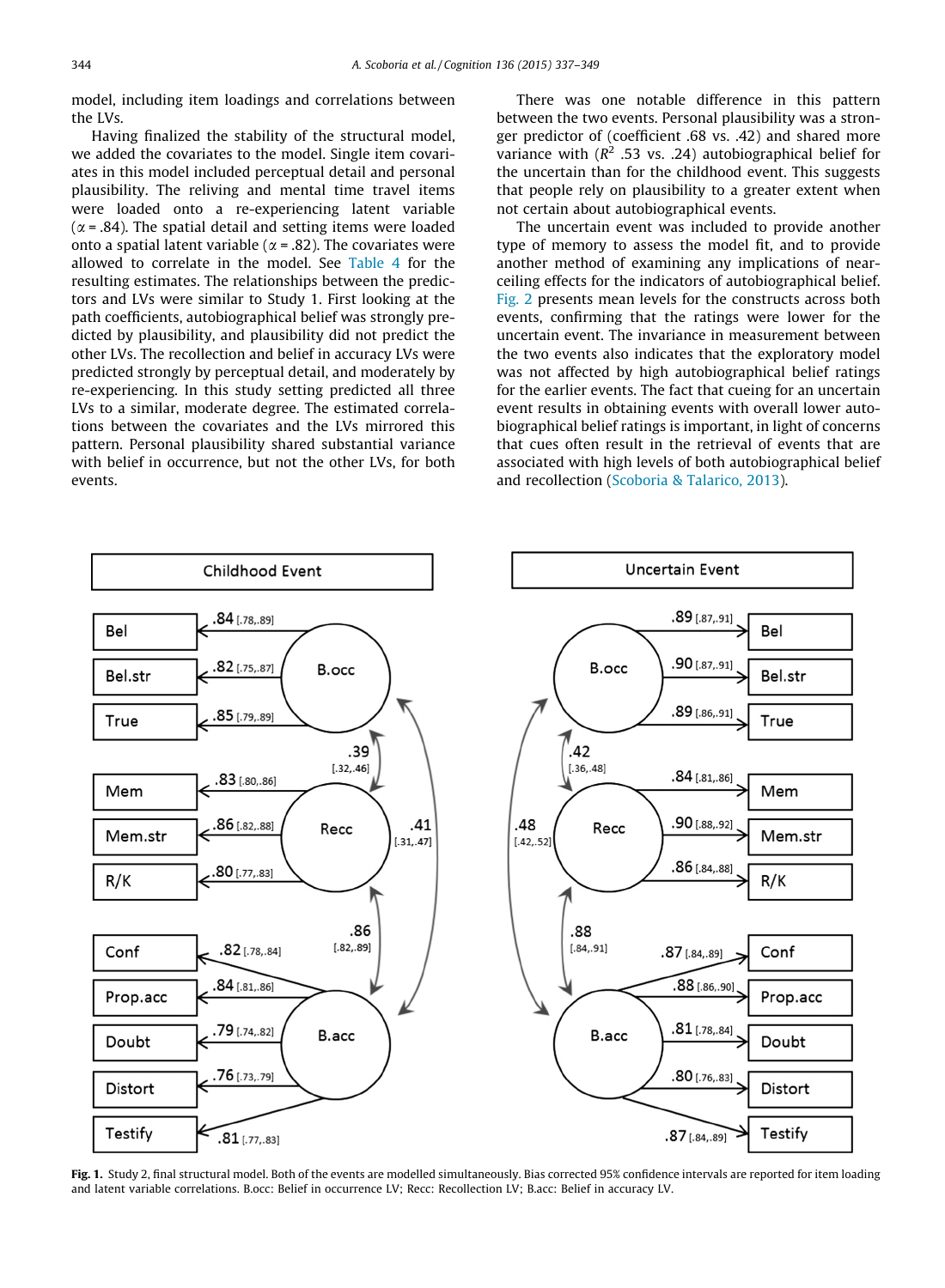#### <span id="page-8-0"></span>Table 4

Study 2, standardized path coefficients when predicting the latent variables, by event.

| Event           | Covariate                                                                                          | Latent variable                                                                       |                          |                                                                                          |                          |                                                                                   |                          |  |
|-----------------|----------------------------------------------------------------------------------------------------|---------------------------------------------------------------------------------------|--------------------------|------------------------------------------------------------------------------------------|--------------------------|-----------------------------------------------------------------------------------|--------------------------|--|
|                 |                                                                                                    | Recollection                                                                          |                          | Belief in occurrence                                                                     |                          | Belief in accuracy                                                                |                          |  |
|                 |                                                                                                    | Path coefficient <sup>a</sup>                                                         | $R^{\rm 2b}$             | Path coefficient                                                                         | $R^2$                    | Path coefficient                                                                  | $R^2$                    |  |
| Childhood event | Perceptual detail<br>Setting<br>Re-experiencing <sup>a</sup><br>Personal plausibility              | $.38$ [ $.26, .51$ ]<br>$.25$ [.09, .41]<br>$.20$ [.12, .30]<br>$.05$ [ $-.02, .11$ ] | .32<br>.11<br>.09<br>.05 | $.16$ [.05, .30]<br>$.22$ [.05, .39]<br>$-.14$ [ $-.22, -.07$ ]<br>$.42$ [.32, .53]      | .11<br>.01<br>.00<br>.24 | $.38$ [.25, .48]<br>$.26$ [.13, .40]<br>$.21$ [.12, .29]<br>$.06$ [ $-.01, .12$ ] | .34<br>.11<br>.09<br>.05 |  |
| Uncertain event | Perceptual detail<br>Setting <sup>c</sup><br>Re-experiencing <sup>d</sup><br>Personal plausibility | .45 [.34, .55]<br>$.26$ [.14, .38]<br>.15 [.05, .24]<br>$.02$ [ $-.03, .08$ ]         | .39<br>.10<br>.09<br>.04 | $.09$ [ $-.02, .17$ ]<br>$.16$ [.05, .28]<br>$-.12$ [ $-.21, -.05$ ]<br>$.68$ [.62, .73] | .09<br>.00<br>.00<br>.53 | $.37$ [.27, .45]<br>.35 [.24, .47]<br>$.10$ [.02, .19]<br>$.10$ [.04, .16]        | .34<br>.13<br>.07<br>.09 |  |

Note: Estimated path coefficients from the SEM model simultaneously predicting the three latent variables for each of the two events.

<sup>a</sup> Model with standardized path coefficients between covariates and the LVs; covariates treated as predictors of the LVs.

**b** Model with correlations estimated between covariates and the LVs.

 $c$  Setting was entered into the model as a latent variable with two indicators (space, setting).

 $d$  Re-experiencing was entered into the model as a latent variable with two indicators (reliving, mental time travel). 95% confidence intervals in brackets are based on 1000 bootstrapped samples. Path coefficients that do not include zero in the interval are in bold.

#### 7. General discussion

This research demonstrates that recollection, autobiographical belief, and belief in the accuracy of recollective mental representations are distinct metamemory appraisals that contribute to the remembering of autobiographical events. While existing theories agree that recollection is a central component of remembering, this work indicates that theories emphasizing appraisals of accuracy [\(Rubin,](#page-11-0) [2005; Rubin, 2012\)](#page-11-0) and appraisals of occurrence ([Mazzoni](#page-11-0) [& Kirsch, 2002; Scoboria et al., 2004; Scoboria et al., 2014](#page-11-0)) are complementary. These studies validate that a number of the distinct features of autobiographical memory (AM) articulated by [Brewer \(1996\)](#page-10-0) are independent.

This research adds to the body of work which shows that belief in the occurrence of events is distinct from the recollection of events. Similar to preceding studies, their indicators were different, estimated correlations between the two were no greater than modest, and a number of their predictors were distinct. Recollection indexes the appraisal that a current mental experience is reflective of a prior episode of experience. Recollection has long been described as having the key components of perceptual imagery and an associated sense of re-experiencing ([James, 1890/1950; Tulving, 1985](#page-11-0)). Evidence has emerged which supports the assertion that recollection is distinguished from other forms of mental simulation (e.g., simulating future events) by the presence of the sense of re-experiencing the past [\(Addis et al., 2009](#page-10-0)). These studies provide further evidence that perceptual imagery and re-experiencing are central to recollection.

Belief in occurrence is an appraisal of the truth status of events, regardless of the degree to which recollection is present. [Scoboria et al. \(2014\)](#page-11-0) argue that recollection is a key contributor to autobiographical belief appraisals, such that when recollection is strong, autobiographical belief is often rapidly inferred. But sometimes strong recollection is discrepant with other information about events, resulting in a weighing of evidence to arrive at decisions about the truth status of events. Event plausibility is consistently associated with autobiographical belief appraisals in this and preceding work. Thus autobiographical belief judgments are contingent on viewing events as ontologically possible, both in terms of what is possible in the world and what is viewed as possible for oneself in the past. Event plausibility plays an important gating function by preventing the processing of events that are 'impossible' [\(Odegard & Lampinen, 2006; Scoboria, Mazzoni, Jarry, &](#page-11-0) [Shapero, 2012](#page-11-0)). A new finding in the second study is that plausibility is more strongly predictive of autobiographical belief when memories about which individuals are somehow uncertain are assessed. In other words, when recollection is experienced as unreliable individuals rely on other sources of information to appraise the truth status of events.

Newly established here is that belief in occurrence and belief in accuracy are likewise distinct. Each emerged as a distinct latent variable in the confirmatory modelling process, correlations between the two were moderate in magnitude, and the covariates differentiated the two. Such a distinction aligns well with the view that autobiographical belief judgments are sometimes made in the presence of strong and compelling episodic mental imagery, at other times in the presence of lower quality episodic imagery, and still at other times in the absence of any mental imagery. Belief in accuracy judgments are appraisals of the quality of the episodic image – to what extent are the details within the representation associated with the event an accurate reflection of a prior state of affairs. This distinction leads to the conclusion that it is possible to edit the details within a memory without altering the overarching autobiographical belief appraisal. For example, two people might agree that an event occurred at a particular time and in a particular place, but disagree as to some of the withinevent details such as who did what. It is also possible to reattribute the source of an event without any alteration to the view that the event is being recalled accurately. Examples of such cases have been discuss in the literature on nonbelieved memories ([Scoboria et al., in press](#page-11-0)). A person may describe a vivid memory of an event, in response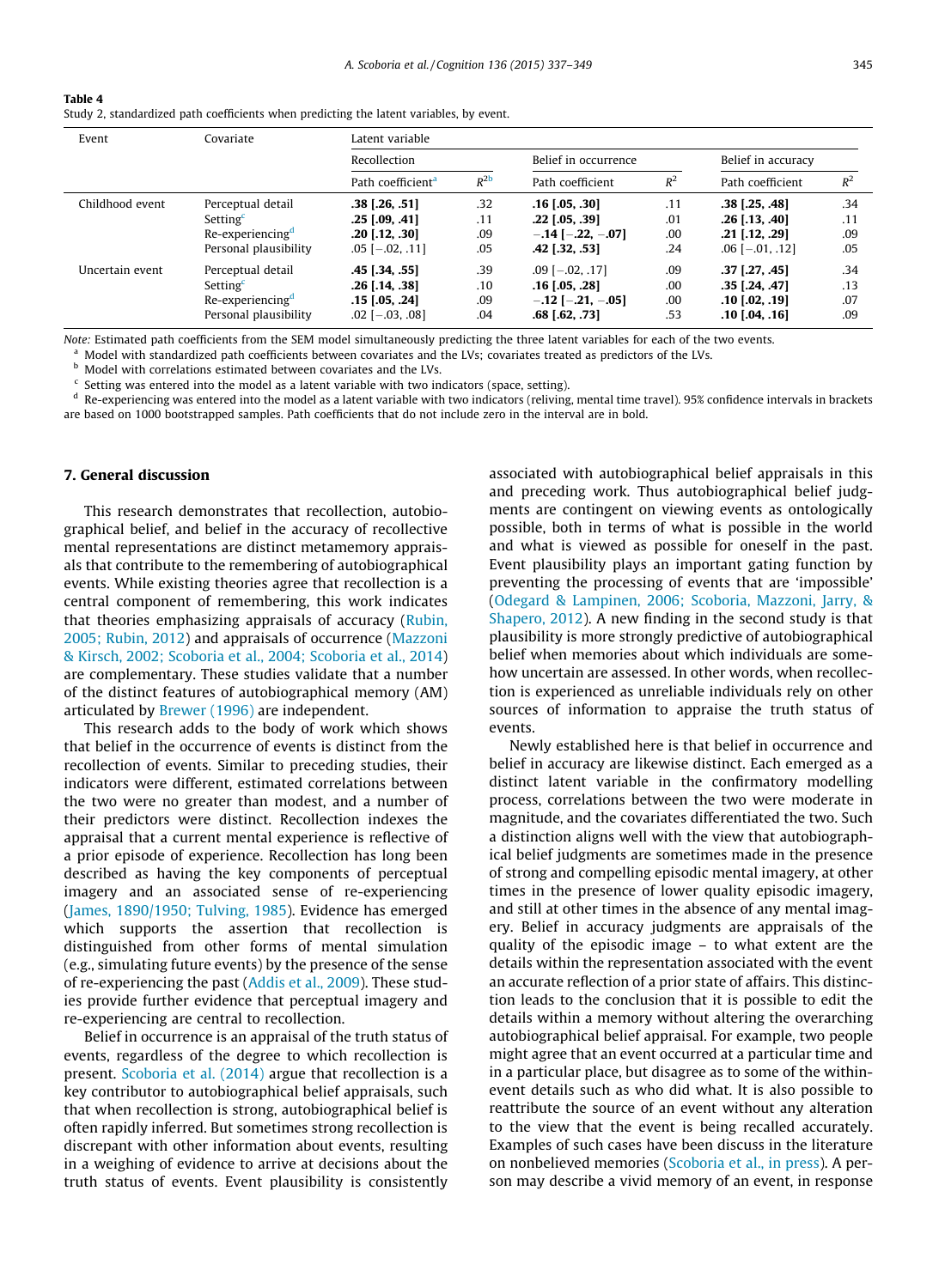<span id="page-9-0"></span>

Fig. 2. Study 2, average ratings for each of the latent variables by memory cue. Bars show 95% confidence intervals on the means.

to which another person states that the event did not happened to them. Sometimes the other person is correct, and the rememberer also decides that the other person is correct and relinquishes autobiographical belief for the memory. However, at the same time the other person may agree that the mental representation is a quite accurate description of what occurred in the event. Hence the event is recalled with good accuracy, but is associated with a source monitoring error as to whom the event in fact occurred. For a recent theoretical view on the relationship between belief in occurrence and source monitoring attributions, see [Nash, Wheeler, and Hope \(in press\).](#page-11-0)

The fact that predictors related to imagery loaded on the belief in accuracy LV and the high correlation between the belief in accuracy and recollection LVs further support the notion that belief in accuracy reflects monitoring of the accuracy of recollected images, as proposed by [Rubin](#page-11-0) [\(2005\)](#page-11-0). Recollection appraisals arise out of the results of the processes reflected in belief in accuracy appraisals. In the more general terms proposed by [Nelson and Narens](#page-11-0) [\(1994\)](#page-11-0), metacognitive monitoring processes (belief in accuracy) serve to evaluate and control the output of other cognitive systems (recollection). This points to the value of pursuing further linkages between the study of episodic and autobiographical memory and the more general memory monitoring literatures. To accomplish this, further theorizing and empirical work as to the monitoring of whole events vs. details within events is needed. The relationship between confidence in individual event details (measured in much of the work on memory and metacognition) and overarching accuracy appraisals for whole events are unknown at this time. If automatic appraisals of autobiographical memory are global and the default assumption is to believe the contents of memories, then drawing attention to event components is likely to decrease belief in accuracy judgments. As each detail is met with scepticism, the accumulated belief value can only diminish.

This distinction between appraisals for events and items within events raises new questions as to how findings in the literatures on misinformation, interviewing about witnessed events, and questioning about details

within scenes depend on the interviewee being completely certain that the event itself occurred. In the typical misinformation study, there is little doubt for participants that the event has been witnessed. Thus the focus of such studies is on how misinformation influences the recall of details within events. Appraisals for the details of events for which autobiographical belief is high may be quite different than memory for the details of events for which autobiographical belief is lower. For example, one might expect differences in recall between someone who knows that they are witnessing a crime as it occurs vs. another person who was in the vicinity and is later uncertain if they saw the crime. Studies that are directed at memory for details (e.g., items on lists, contents of rooms, details in scenes) may have more to do with micro-level, withinevent processes than they do with overarching eventrelated processes. As [Scoboria et al. \(2014\)](#page-11-0) note, belief in occurrence and belief in accuracy are likely confounded when single items are the target of study. Research methods that examine single items in isolation may tell us little about the recollection of whole events or the relationships among details within events.

Two notes as to the inclusion of predictors of the latent variables in this model are warranted. First, a number of the items that we use as predictors of recollection and belief in accuracy are assumed to be measures of these constructs in other work (e.g., Fitzgerald & Broadbridge, 2012). We treat them as predictors because this approach more closely mirrors [Rubin's \(2006\)](#page-11-0) argument that distinct component processes contribute to the overarching metacognitive judgments that are modelled in this research. For example, the strength of visual imagery is one of a number of inputs that has a direct influence on appraisals of recollection. Second, we emphasize that the goal of this work was to establish whether memory reports included distinct belief in occurrence, recollection, and belief in accuracy components. The main finding of these studies arises from the structural modelling which shows the measurement distinction and estimates the correlation between the resulting latent variables. The predictors included in this work were selected to partly illuminate the distinction, and are not intended to be comprehensive. Further work is needed to flesh out the model in order to identify how different theorized constructs relate to the constructs identified herein. More comprehensive measurement of the mental simulation of events clearly requires attention. Notions of the coherence of narratives and remembering as storytelling will need to be incorporated ([Rubin, 2006](#page-11-0)). Issues of identity centrality and the personal impact of events need to be considered [\(Berntsen & Rubin, 2006;](#page-10-0) [Brown, Hansen, Lee, Vanderveen, & Conrad, 2012](#page-10-0)), particularly in relation to autobiographical belief processing. The widely documented influences of a variety of social processes on these constructs require elucidation ([Drivdahl](#page-11-0) [& Hyman, 2014; Hirst & Echterhoff, 2012; Pillemer,](#page-11-0) [1998](#page-11-0)). The efforts to predict the key latent variables demonstrated in this work have only just begun, and we look forward to future work that examines additional predictors of the factors discussed here.

A possible process for remembering an autobiographical memory is to assess the plausibility of a cue, arrive at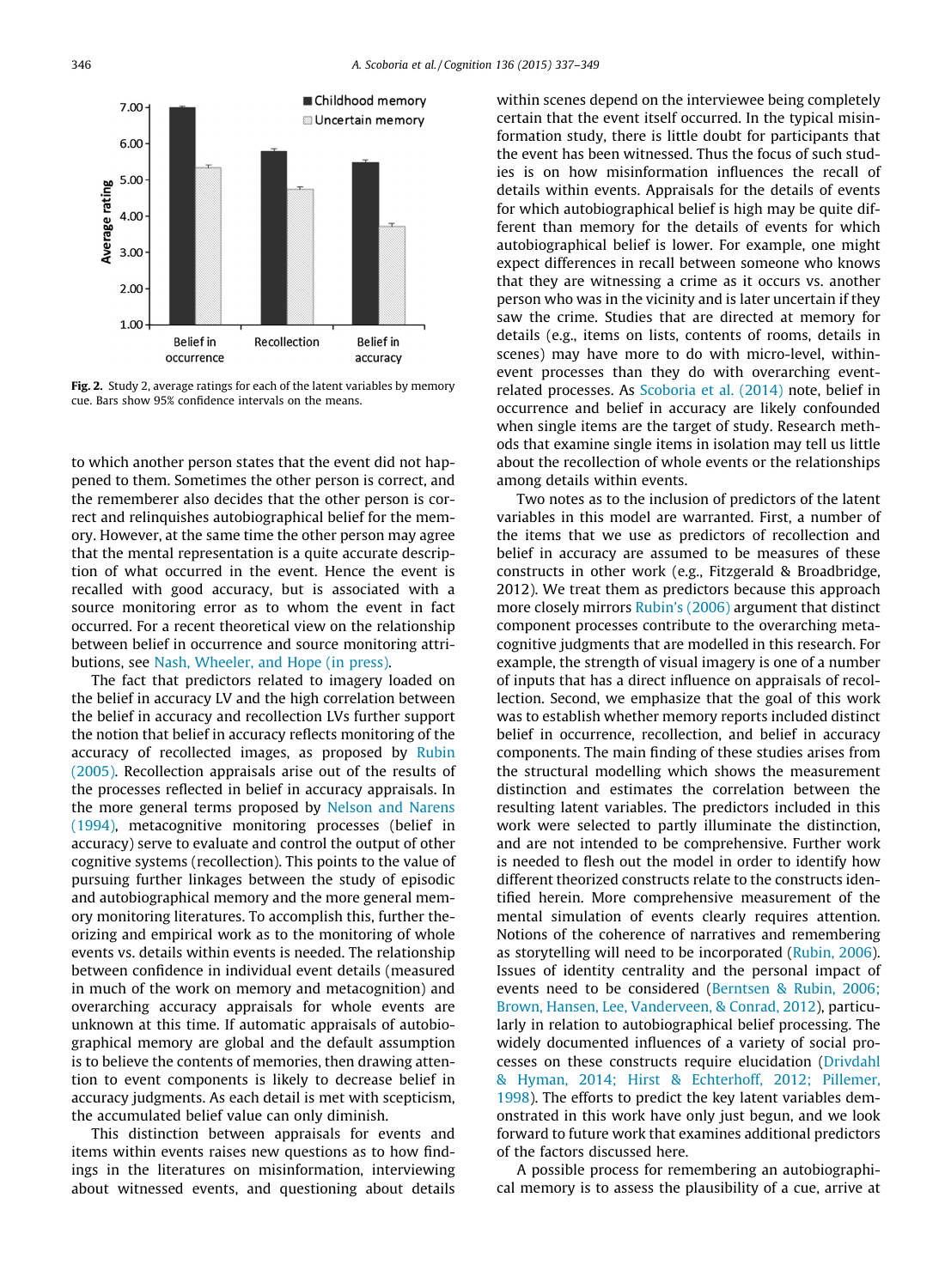<span id="page-10-0"></span>a decision regarding belief in the occurrence of the event, engage in further efforts to retrieve the details of that event, formulate a perceptual representation of the event, and then evaluate the accuracy of this representation. The sequence of these steps need not be in a fixed order, and may occur in parallel. What seems clear is that for an event to be labeled as recollected, sufficient information must be present to produce a representation that is viewed to be sufficiently accurate. What is becoming equally clear is that decisions about event occurrence happen in the absence of recollection, and in some cases, in contradiction to recollection. We look forward to future theorizing in which the parameters of decision making about the occurrence and accuracy of autobiographical events are more fully articulated.

## Acknowledgements

This work was supported by a Natural Science and Engineering Research Council of Canada Discovery Grant to the first author. We extend our thanks to Kyrsten Grimes and Cara Austen for assistance with data collection.

## Appendix A

Items contributing to the latent variables. Autobiographical belief/belief in occurrence items:

- 1. ABMQ belief. How likely is it that you personally did in fact experience this event? (1 Definitely did not happen; 8 definitely happened).
- 2. Belief strength. How strong is your belief that this event actually occurred? (1 No belief; 3 weak belief; 5 Moderate belief; 7 strong belief).
- 3. True event. It is true that this event occurred. (1 Not at all true; 7 completely true).

Recollection items

- 1. ABMQ memory. Do you actually remember experiencing the event? (1 No memory at all; 8 clear and complete memory).
- 2. Memory strength. How strong is your memory for this event; (1 No memory; 3 weak memory; 5 moderate memory; 7 strong memory).
- 3. Remember/know. As you think about this event, can you actually remember it rather than just knowing that it occurred? (1 Not at all; 3 vaguely; 5 distinctly; 7 more than any event).

Belief in accuracy items

- 1. Confidence. How confident are you that your memory for this event is accurate? (1 Not at all confident; 7 completely confident).
- 2. Proportion accurate. What proportion of your memory for this event is accurate? (1 Not at all accurate; 7 100% accurate).
- 3. Distorted. To what extent is your memory of the event distorted, rather than being an accurate reflection of

the event as a neutral observer would report it? (1 100% distorted; 7 100% accurate).

- 4. Doubts. Do you have any doubts about the accuracy of your memory for this event? (1 A great deal of doubts; 7 no doubts whatsoever).
- 5. Testify.<sup>5</sup> Would you be confident enough in your memory of the event to testify in a court of law?

(1 Not at all; 3 vaugely; 5 distinctly; 7 as much as any event).

#### Appendix B. Supplementary material

Supplementary data associated with this article can be found, in the online version, at [http://dx.doi.org/10.1016/](http://dx.doi.org/10.1016/j.cognition.2014.11.028) [j.cognition.2014.11.028](http://dx.doi.org/10.1016/j.cognition.2014.11.028).

# References

- Ackerman, R., & Goldsmith, M. (2008). Control over grain size in memory reporting – With and without satisfying knowledge. Journal of Experimental Psychology: Learning, Memory, and Cognition, 34, 1224–1245. [http://dx.doi.org/10.1037/a0012938.](http://dx.doi.org/10.1037/a0012938)
- Addis, D. R., Pan, L., Vu, M. A., Laiser, N., & Schacter, D. L. (2009). Constructive episodic simulation of the future and the past: Distinct subsystems of a core brain network mediate imagining and remembering. Neuropsychologia, 47, 2222–2238. [http://dx.doi.org/](http://dx.doi.org/10.1016/j.neuropsychologia.2008.10.026) [10.1016/j.neuropsychologia.2008.10.026](http://dx.doi.org/10.1016/j.neuropsychologia.2008.10.026).
- Alea, N., & Bluck, S. (2003). Why are you telling me that? A conceptual model of the social function of autobiographical memory. Memory, 11, 165–178. <http://dx.doi.org/10.1080/741938207>.
- [Baddeley, A. \(2012\). Reflections on autobiographical memory. In D.](http://refhub.elsevier.com/S0010-0277(14)00248-0/h0020) Berntsen & D. C. Rubin (Eds.), [Understanding autobiographical memory:](http://refhub.elsevier.com/S0010-0277(14)00248-0/h0020) Theories and approaches [\(pp. 70–88\). Cambridge: University Press.](http://refhub.elsevier.com/S0010-0277(14)00248-0/h0020)
- [Bernstein, D. M., Pernat, N. L. M., & Loftus, E. \(2011\). The false memory](http://refhub.elsevier.com/S0010-0277(14)00248-0/h0025) [diet: False memories alter food preferences. In V. R. Preedy, R. R.](http://refhub.elsevier.com/S0010-0277(14)00248-0/h0025) Watson, & C. R. Martin (Eds.), [Handbook of behaviour, food, and](http://refhub.elsevier.com/S0010-0277(14)00248-0/h0025) nutrition [\(pp. 1645–1663\). Ney York: Springer.](http://refhub.elsevier.com/S0010-0277(14)00248-0/h0025)<br>Berntsen, D. (2012). Spontaneous recollections:
- (2012). Spontaneous recollections: Involuntary [autobiographical memories are a basic mode of remembering. In D.](http://refhub.elsevier.com/S0010-0277(14)00248-0/h0030) Berntsen & D. C. Rubin (Eds.), [Understanding autobiographical memory:](http://refhub.elsevier.com/S0010-0277(14)00248-0/h0030) Theories and approaches [\(pp. 290–310\). Cambridge: University Press](http://refhub.elsevier.com/S0010-0277(14)00248-0/h0030).
- [Berntsen, D., & Rubin, D. C. \(2006\). The centrality of event scale: A](http://refhub.elsevier.com/S0010-0277(14)00248-0/h0035) [measure of integrating a trauma into one's identity and its relation to](http://refhub.elsevier.com/S0010-0277(14)00248-0/h0035) [post-traumatic stress disorder symptoms.](http://refhub.elsevier.com/S0010-0277(14)00248-0/h0035) Behavior Research and [Therapy, 44](http://refhub.elsevier.com/S0010-0277(14)00248-0/h0035), 219–231.
- Blank, H. (2009). Remembering: A theoretical interface between memory and social psychology. Social Psychology, 40, 164–175. [http://](http://dx.doi.org/10.1027/1864-9335.40.3.164) [dx.doi.org/10.1027/1864-9335.40.3.164.](http://dx.doi.org/10.1027/1864-9335.40.3.164)
- [Brewer, W. F. \(1996\). What is collective memory. In D. C. Rubin \(Ed.\),](http://refhub.elsevier.com/S0010-0277(14)00248-0/h0045) [Remembering our past: Studies in autobiographical memory](http://refhub.elsevier.com/S0010-0277(14)00248-0/h0045) (pp. 66–96). [New York: Cambridge University Press](http://refhub.elsevier.com/S0010-0277(14)00248-0/h0045).
- [Brown, N. R., Hansen, T. G. B., Lee, P. J., Vanderveen, S. A., & Conrad, F. G.](http://refhub.elsevier.com/S0010-0277(14)00248-0/h0050) [\(2012\). Historically-defined autobiographical periods: Their origins](http://refhub.elsevier.com/S0010-0277(14)00248-0/h0050) [and implications. In D. Berntsen & D. Rubin \(Eds.\),](http://refhub.elsevier.com/S0010-0277(14)00248-0/h0050) Understanding [autobiographical memories: Theories and approaches](http://refhub.elsevier.com/S0010-0277(14)00248-0/h0050). Cambridge, UK: [Cambridge University Press.](http://refhub.elsevier.com/S0010-0277(14)00248-0/h0050)
- [Bruck, M., & Ceci, S. J. \(1999\). The suggestibility of children's memory.](http://refhub.elsevier.com/S0010-0277(14)00248-0/h0055) [Annual Review of Psychology, 50](http://refhub.elsevier.com/S0010-0277(14)00248-0/h0055), 419–439.
- Buhrmester, M., Kwang, T., & Gosling, S. D. (2011). Amazon's mechanical Turk: A new source of inexpensive, yet high-quality, data? Perspectives on Psychological Science, 6, 3-5. [http://dx.doi.org/](http://dx.doi.org/10.1177/1745691610393980) [10.1177/1745691610393980.](http://dx.doi.org/10.1177/1745691610393980)
- Cabeza, R., & Moscovitch, M. (2013). Memory systems, processing modes, and components: Functional neuroimaging evidence. Perspectives on Psychological Science, 8, 49–55. [http://dx.doi.org/10.1177/](http://dx.doi.org/10.1177/1745691612469033) [1745691612469033.](http://dx.doi.org/10.1177/1745691612469033)
- Clark, A., Nash, R. A., Fincham, G., & Mazzoni, G. (2012). Creating nonbelieved memories for recent autobiographical events. PLoS ONE, 7. [http://dx.doi.org/10.1371/journal.pone.0032998.](http://dx.doi.org/10.1371/journal.pone.0032998)

<sup>5</sup> Administered in Study 2 only.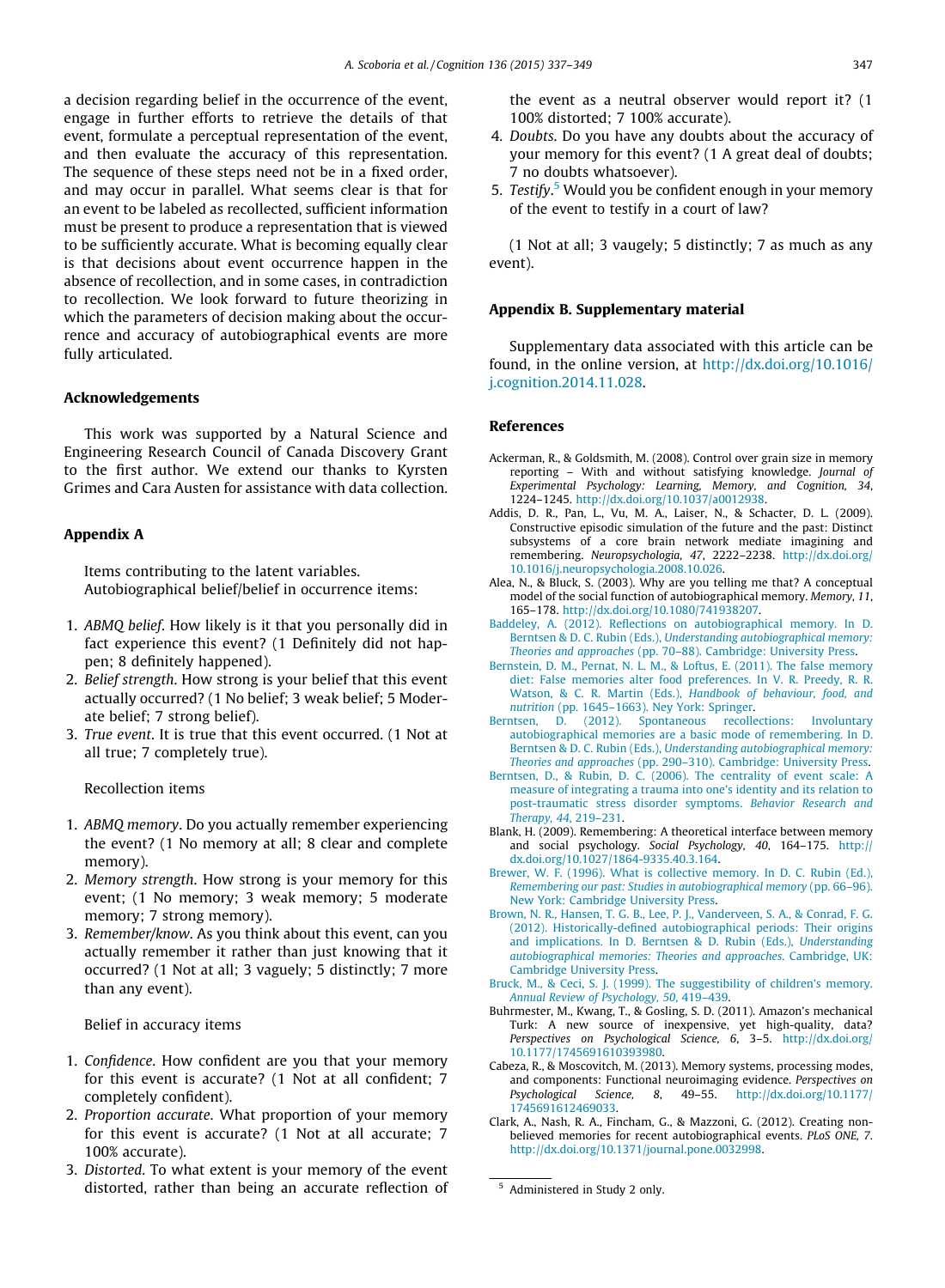- <span id="page-11-0"></span>[Conway, M. A., Singer, J. A., & Tagini, A. \(2004\). The self and](http://refhub.elsevier.com/S0010-0277(14)00248-0/h0085) [autobiographical memory: Correspondence and coherence.](http://refhub.elsevier.com/S0010-0277(14)00248-0/h0085) Social [Cognition, 22](http://refhub.elsevier.com/S0010-0277(14)00248-0/h0085), 495–537.
- [Craik, F. I. M., Moroz, T. M., Moscovitch, M., Stuss, D. T., Winocur, G.,](http://refhub.elsevier.com/S0010-0277(14)00248-0/h0090) [Tulving, E., et al. \(1999\). In search of the self: A positron emission](http://refhub.elsevier.com/S0010-0277(14)00248-0/h0090) tomography study. [Psychological Science, 10](http://refhub.elsevier.com/S0010-0277(14)00248-0/h0090), 26–34.
- [Daselaar, S. M., Fleck, M. S., Prince, S. E., & Cabeza, R. \(2006\). The medial](http://refhub.elsevier.com/S0010-0277(14)00248-0/h0100) [temporal lobe distinguishes old from new independent of](http://refhub.elsevier.com/S0010-0277(14)00248-0/h0100) consciousness. [Journal of Neuroscience, 26](http://refhub.elsevier.com/S0010-0277(14)00248-0/h0100), 5835–5839.
- Dodson, C. S., & Schacter, D. L. (2002). When false recognition meets metacognition: The distinctiveness heuristic. Journal of Memory and Language, 46, 782–803. [http://dx.doi.org/10.1006/jmla.2001.2822.](http://dx.doi.org/10.1006/jmla.2001.2822)
- Drivdahl, S. B., & Hyman, I. E. (2014). Fluidity in autobiographical memories: Relationship memories sampled on two occasions.<br>Memory. 22. 1070–1081. http://dx.doi.org/10.1080/  $http://dx.doi.org/10.1080/$ [09658211.2013.866683.](http://dx.doi.org/10.1080/09658211.2013.866683)
- Eichenbaum, H. (2001). The hippocampus and declarative memory: Cognitive mechanisms and neural codes. Behavioural Brain Research, 127, 199–207. [http://dx.doi.org/10.1016/S0166-4328\(01\)00365-5](http://dx.doi.org/10.1016/S0166-4328(01)00365-5).
- [Fitzgerald, J. M., & Broadbridge, C. L. \(2013\). Latent constructs of the](http://refhub.elsevier.com/S0010-0277(14)00248-0/h0120) [autobiographical memory questionnaire: A recollection-belief model](http://refhub.elsevier.com/S0010-0277(14)00248-0/h0120) [of autobiographical experience.](http://refhub.elsevier.com/S0010-0277(14)00248-0/h0120) Memory, 21, 230–248. doi: [10.1080é09658211.2012.725736.](http://refhub.elsevier.com/S0010-0277(14)00248-0/h0120)
- Hart, J. T. (1967). Second-try recall, recognition, and the memorymonitoring process. Journal of Educational Psychology, 58, 193–197. <http://dx.doi.org/10.1037/h0024908>.
- Hart, R., & Schooler, J. (2006). Increasing belief in an invasive procedure that never happened: The role of plausibility and schematicity. Applied Cognitive Psychology, 20, 661–669. [http://dx.doi.org/10.1002/](http://dx.doi.org/10.1002/acp.1218) [acp.1218](http://dx.doi.org/10.1002/acp.1218).
- [Hirst, W., & Echterhoff, G. \(2012\). Remembering in conversations: The](http://refhub.elsevier.com/S0010-0277(14)00248-0/h0135) [social sharing and reshaping of memories.](http://refhub.elsevier.com/S0010-0277(14)00248-0/h0135) Annual Review of [Psychology, 63](http://refhub.elsevier.com/S0010-0277(14)00248-0/h0135), 55–69.
- Howie, P., & Roebers, C. M. (2007). Developmental progression in the confidence-accuracy relationship in event recall: Insights provided by a calibration perspective. Applied Cognitive Psychology, 21, 871–893. [http://dx.doi.org/10.1002/acp.1302.](http://dx.doi.org/10.1002/acp.1302)
- James, W. (1890). [The principles of psychology, vol. 2](http://refhub.elsevier.com/S0010-0277(14)00248-0/h0145). Oxford, England: [Dover Publications](http://refhub.elsevier.com/S0010-0277(14)00248-0/h0145).
- [Johnson, M. K., Hastroudi, S., & Lindsay, D. S. \(1993\). Source monitoring.](http://refhub.elsevier.com/S0010-0277(14)00248-0/h0150) Psychological Bulletin, 114[, 3–28. doi: 10.1037é0033-2909](http://refhub.elsevier.com/S0010-0277(14)00248-0/h0150).
- Johnson, M. K., & Raye, C. L. (1981). Reality monitoring. Psychological Review, 88, 76–85. <http://dx.doi.org/10.1037/0033-295X.88.1.67>.
- [Johnson, M. K., Raye, C. L., Mitchell, K. J., & Ankudowich, E. \(2012\). True](http://refhub.elsevier.com/S0010-0277(14)00248-0/h0160) [and false recovered memories: Toward a reconciliation of the debate.](http://refhub.elsevier.com/S0010-0277(14)00248-0/h0160) [In R. F. Belli \(Ed.\) \(True and false recovered memories: Toward a](http://refhub.elsevier.com/S0010-0277(14)00248-0/h0160) [reconciliation of the debate. Nebraska symposium on motivation. Vol.](http://refhub.elsevier.com/S0010-0277(14)00248-0/h0160) [58, pp. 15–52\). New York, NY, US: Springer Science.](http://refhub.elsevier.com/S0010-0277(14)00248-0/h0160)
- Koriat, A., & Goldsmith, M. (1996). Monitoring and control processes in the strategic regulation of memory accuracy. Behavioral and Brain Sciences. 19. 167–228. http://dx.doi.org/10.1017/ Sciences, 19, 167–228. [http://dx.doi.org/10.1017/](http://dx.doi.org/10.1017/S0140525X00042114) [S0140525X00042114.](http://dx.doi.org/10.1017/S0140525X00042114)
- Lampinen, J. M., & Odegard, T. N. (2006). Memory editing mechanisms.<br>Memory. 14. 649-654. http://dx.doi.org/10.1080/ Memory, 14, 649–654. [http://dx.doi.org/10.1080/](http://dx.doi.org/10.1080/09658210600648407) [09658210600648407.](http://dx.doi.org/10.1080/09658210600648407)
- Loftus, E. F., Miller, D. G., & Burns, H. J. (1978). Semantic integration of verbal information into a visual memory. Journal of Experimental Psychology: Human Learning and Memory, 4, 19–31. [http://dx.doi.org/](http://dx.doi.org/10.1037/0278-7393.4.1.19) [10.1037/0278-7393.4.1.19.](http://dx.doi.org/10.1037/0278-7393.4.1.19)
- [Loftus, E. F., & Pickrell, J. E. \(1995\). The formation of false memories.](http://refhub.elsevier.com/S0010-0277(14)00248-0/h0180) [Psychiatric Annals, 25](http://refhub.elsevier.com/S0010-0277(14)00248-0/h0180), 720–725.
- [Mazzoni, G., & Kirsch, I. \(2002\). Autobiographical memories and beliefs: A](http://refhub.elsevier.com/S0010-0277(14)00248-0/h0185) [preliminary metacognitive model. In T. J. Perfect & B. L. Schwartz](http://refhub.elsevier.com/S0010-0277(14)00248-0/h0185) (Eds.), Applied Metacognition [\(pp. 121–145\). Cambridge, UK:](http://refhub.elsevier.com/S0010-0277(14)00248-0/h0185) [Cambridge University Press.](http://refhub.elsevier.com/S0010-0277(14)00248-0/h0185)
- [Mazzoni, G. A. L., Nash, R. A., & Clark, A. \(2014\). Disowned recollections:](http://refhub.elsevier.com/S0010-0277(14)00248-0/h0190) [Denying true experiences undermines belief in occurrence but not](http://refhub.elsevier.com/S0010-0277(14)00248-0/h0190) [judgments of remembering.](http://refhub.elsevier.com/S0010-0277(14)00248-0/h0190) Acta Psychologica, 145, 139–146.
- Mazzoni, G., Scoboria, A., & Harvey, L. (2010). Nonbelieved memories. Psychological Science, 21, 1334–1340. [http://dx.doi.org/10.1177/](http://dx.doi.org/10.1177/0956797610379865) [0956797610379865](http://dx.doi.org/10.1177/0956797610379865).
- [Moscovitch, M. \(2008\). The hippocampus as a ''Stupid'', domain-specific](http://refhub.elsevier.com/S0010-0277(14)00248-0/h0200) [module: Implications for theories of recent and remote memory, and](http://refhub.elsevier.com/S0010-0277(14)00248-0/h0200) of imagination. [Canadian Journal of Experimental Psychology, 62](http://refhub.elsevier.com/S0010-0277(14)00248-0/h0200), [62–79](http://refhub.elsevier.com/S0010-0277(14)00248-0/h0200).
- Nash, R. A., Wheeler, R. L., & Hope, L. (in press). On the persuadability of memory: Is changing people's memories no more than changing their minds? British Journal of Psychology. doi: [http://dx.doi.org/10.1111/](http://dx.doi.org/10.1111/bjop.12074) [bjop.12074](http://dx.doi.org/10.1111/bjop.12074).
- Neisser, U. (1967). Cognitive psychology[. East Norwalk, CT, US: Appleton-](http://refhub.elsevier.com/S0010-0277(14)00248-0/h0210)[Century-Crofts.](http://refhub.elsevier.com/S0010-0277(14)00248-0/h0210)
- [Nelson, T. O., & Narens, L. \(1994\). Why investigate metacognition? In J.](http://refhub.elsevier.com/S0010-0277(14)00248-0/h0215) [Metcalfe & A. P. Shimamura \(Eds.\),](http://refhub.elsevier.com/S0010-0277(14)00248-0/h0215) Metacognition: Knowing about knowing [\(pp. 1–25\). Cambridge, MA: MIT Press](http://refhub.elsevier.com/S0010-0277(14)00248-0/h0215).
- [Nyberg, L., Tulving, E., Habib, R., et al. \(1995\). Functional brain maps of](http://refhub.elsevier.com/S0010-0277(14)00248-0/h0220) [retrieval mode and recovery of episodic information.](http://refhub.elsevier.com/S0010-0277(14)00248-0/h0220) Neuroreport: An [International Journal for the Rapid Communication of Research in](http://refhub.elsevier.com/S0010-0277(14)00248-0/h0220) [Neuroscience, 7](http://refhub.elsevier.com/S0010-0277(14)00248-0/h0220), 249–252.
- Odegard, T. N., & Lampinen, J. M. (2006). Memory editing: Knowledge, criteria, and alignment. Memory, 14, 777–787. [http://dx.doi.org/](http://dx.doi.org/10.1080/09658210600648589) [10.1080/09658210600648589](http://dx.doi.org/10.1080/09658210600648589).
- Odinot, G., & Wolters, G. (2006). Repeated recall, retention interval and the accuracy-confidence relation in eyewitness memory. Applied Cognitive Psychology, 20, 973–985. [http://dx.doi.org/10.1002/](http://dx.doi.org/10.1002/acp.1263) [acp.1263](http://dx.doi.org/10.1002/acp.1263).
- Otgaar, H., Scoboria, A., & Smeets, T. (2013). Experimentally evoking nonbelieved memories for childhood events. Journal of Experimental Psychology: Learning, Memory, and Cognition, 39, 717–730. [http://](http://dx.doi.org/10.1037/a0029668) [dx.doi.org/10.1037/a0029668](http://dx.doi.org/10.1037/a0029668).
- Pasupathi, M. (2001). The social construction of personal past and its implications for adult development. Psychological Bulletin, 127, 651–672. [http://dx.doi.org/10.1037/0033-2909.127.5.651.](http://dx.doi.org/10.1037/0033-2909.127.5.651)
- Pillemer, D. B. (1998). [Momentous events, vivid memories](http://refhub.elsevier.com/S0010-0277(14)00248-0/h0245). Cambridge, MA, [US: Harvard University Press](http://refhub.elsevier.com/S0010-0277(14)00248-0/h0245).
- Rubin, D. C. (2005). A basic-systems approach to autobiographical memory. Current Directions in Psychological Science, 14, 79–83. <http://dx.doi.org/10.1111/j.0963-7214.2005.00339.x>.
- Rubin, D. C. (2006). The basic-systems model of episodic memory. Perspectives on Psychological Science, 1, 277–311. [http://dx.doi.org/](http://dx.doi.org/10.1111/j.1745-6916.2006.00017.x) [10.1111/j.1745-6916.2006.00017.x.](http://dx.doi.org/10.1111/j.1745-6916.2006.00017.x)
- [Rubin, D. C. \(2012\). The basic systems model of autobiographical memory.](http://refhub.elsevier.com/S0010-0277(14)00248-0/h0260) [In D. Berntsen & D. C. Rubin \(Eds.\),](http://refhub.elsevier.com/S0010-0277(14)00248-0/h0260) Understanding autobiographical memory: Theories and approaches [\(pp. 11–32\). Cambridge: University](http://refhub.elsevier.com/S0010-0277(14)00248-0/h0260) **[Press.](http://refhub.elsevier.com/S0010-0277(14)00248-0/h0260)**
- [Rubin, D. C., Schrauf, R. W., & Greenberg, D. L. \(2003\). Belief and](http://refhub.elsevier.com/S0010-0277(14)00248-0/h0265) [recollection of autobiographical memories.](http://refhub.elsevier.com/S0010-0277(14)00248-0/h0265) Memory and Cognition, 31[\(887–901\), 1037. doi: 103758/BF03196443](http://refhub.elsevier.com/S0010-0277(14)00248-0/h0265).
- Rubin, D. C., & Siegler, I. C. (2004). Facets of personality and the phenomenology of autobiographical memory. Applied Cognitive Psychology, 18, 913–930. [http://dx.doi.org/10.1002/acp.1038.](http://dx.doi.org/10.1002/acp.1038)
- Sauer, J. D., Brewer, N., & Weber, N. (2012). Using confidence ratings to identify a target among foils. Journal of Applied Research in Memory and Cognition, 1, 80–88. [http://dx.doi.org/10.1016/](http://dx.doi.org/10.1016/j.jarmac.2012.03.003) [j.jarmac.2012.03.003](http://dx.doi.org/10.1016/j.jarmac.2012.03.003).
- Scoboria, A., Boucher, C., & Mazzoni, G. (in press). Reasons for withdrawing belief in vivid autobiographical memories. Memory. doi: <<http://dx.doi.org/10.1080/09658211.2014.910530>>.
- [Scoboria, A., Jackson, D. L., Talarico, J., Hanchowski, M., Wysman, L., &](http://refhub.elsevier.com/S0010-0277(14)00248-0/h0285) [Mazzoni, G. \(2014\). The role of belief in occurrence within](http://refhub.elsevier.com/S0010-0277(14)00248-0/h0285) autobiographical memory. [Journal of Experimental Psychology:](http://refhub.elsevier.com/S0010-0277(14)00248-0/h0285) General, 143[, 1242–1258.](http://refhub.elsevier.com/S0010-0277(14)00248-0/h0285)
- Scoboria, A., Lynn, S. J., Hessen, J., & Fisico, S. (2007). So that's why I don't remember: Normalising forgetting of childhood events influences false autobiographical beliefs but not memories. Memory, 15, 801–813. [http://dx.doi.org/10.1080/09658210701685266.](http://dx.doi.org/10.1080/09658210701685266)
- Scoboria, A., Mazzoni, G., Jarry, J., & Shapero, D. (2012). Implausibility inhibits but does not eliminate false autobiographical beliefs. Canadian Journal of Experimental Psychology, 66, 259–267. [http://](http://dx.doi.org/10.1037/a0030017) [dx.doi.org/10.1037/a0030017](http://dx.doi.org/10.1037/a0030017).
- Scoboria, A., Mazzoni, G., Kirsch, I., & Reyea, M. (2004). Plausibility and belief in autobiographical memory. Applied Cognitive Psychology, 18, 791–807. <http://dx.doi.org/10.1005/acp.1062>.
- [Scoboria, A., & Talarico, J. M. \(2013\). Indirect cueing elicits distinct types](http://refhub.elsevier.com/S0010-0277(14)00248-0/h0305) [of autobiographical event representations.](http://refhub.elsevier.com/S0010-0277(14)00248-0/h0305) Consciousness and Cognition, 22[, 1495–1509.](http://refhub.elsevier.com/S0010-0277(14)00248-0/h0305)
- [Shapiro, D. N., Chandler, J., & Mueller, P. A. \(2013\). Using mechanical](http://refhub.elsevier.com/S0010-0277(14)00248-0/h0310) [Turk to study clinical populations.](http://refhub.elsevier.com/S0010-0277(14)00248-0/h0310) Clinical Psychological Science, 1, [213–220.](http://refhub.elsevier.com/S0010-0277(14)00248-0/h0310)
- [St. Jacques, P. L., Conway, M. A., Lowder, M., & Cabeza, R. \(2011\). Watching](http://refhub.elsevier.com/S0010-0277(14)00248-0/h0315) [my mind unfold versus yours: An fMRI study using a novel camera](http://refhub.elsevier.com/S0010-0277(14)00248-0/h0315) [technology to examine the neural correlates of self-projection of self](http://refhub.elsevier.com/S0010-0277(14)00248-0/h0315) versus other. [Journal of Cognitive Neuroscience, 23](http://refhub.elsevier.com/S0010-0277(14)00248-0/h0315), 1275–1284.
- Tulving, E. (1983). [Elements of episodic memory](http://refhub.elsevier.com/S0010-0277(14)00248-0/h0325). Oxford: Clarendon Press. Tulving, E. (1985). Memory and consciousness. Canadian Psychology, 26, 1–12. <http://dx.doi.org/10.1037/h0080017>.
- [Uzer, T., Lee, P. J., & Brown, N. R. \(2012\). On the prevalence of directly](http://refhub.elsevier.com/S0010-0277(14)00248-0/h0335) [retrieved autobiographical memories.](http://refhub.elsevier.com/S0010-0277(14)00248-0/h0335) Journal of Experimental [Psychology: Learning, Memory & Cognition, 38](http://refhub.elsevier.com/S0010-0277(14)00248-0/h0335), 1296–1308.